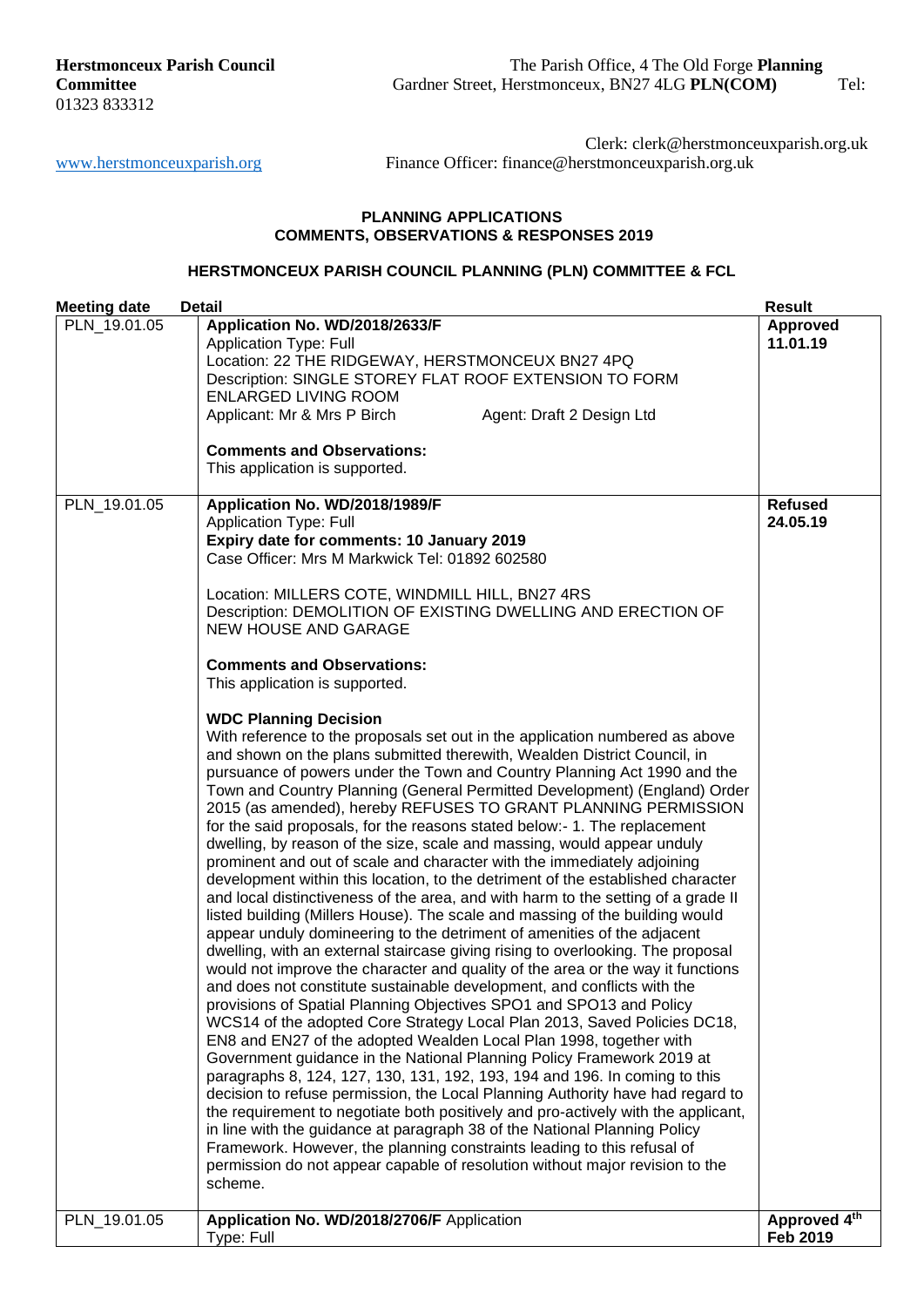|              | Location: OAKLEIGH, COWBEECH ROAD, COWBEECH, BN27 4JD<br>Description: DEMOLITION OF EXISTING PREFABRICATED GARAGE AND<br>ERECTION OF NEW GARAGE ON SLIGHTLY LARGER FOOTPRINT<br>Applicant: Mr William Dexter<br>Agent: Standen Associates Ltd<br><b>Comments and Observations:</b><br>This application is supported.                                                                                                                                                                                                                                                                                                                                                                                                                                                                                                                                                                                                                                                                                                                                                                                                                                                                                                                                                                                                                                 |                             |
|--------------|------------------------------------------------------------------------------------------------------------------------------------------------------------------------------------------------------------------------------------------------------------------------------------------------------------------------------------------------------------------------------------------------------------------------------------------------------------------------------------------------------------------------------------------------------------------------------------------------------------------------------------------------------------------------------------------------------------------------------------------------------------------------------------------------------------------------------------------------------------------------------------------------------------------------------------------------------------------------------------------------------------------------------------------------------------------------------------------------------------------------------------------------------------------------------------------------------------------------------------------------------------------------------------------------------------------------------------------------------|-----------------------------|
| FCL_21.01.19 | Application No. WD/2018/2691/F<br><b>Application Type: Full</b><br>Location: HARDHAM COTTAGE, STUNTS GREEN, HERSTMONCEUX, BN27<br>4PP<br>Description: SINGLE STOREY REAR EXTENSION AND REPLACEMENT OF<br>EXISTING TILE HANGING WITH CHARCOAL GREY/BLACK CLADDING.<br><b>Comments and Observations:</b><br>No objection.                                                                                                                                                                                                                                                                                                                                                                                                                                                                                                                                                                                                                                                                                                                                                                                                                                                                                                                                                                                                                              | <b>Approved</b><br>13.02.19 |
| FCL_21.01.19 | Application No. WD/2018/2562/F<br><b>Application Type: Full</b><br>Location: THE GRANARY, STUNTS GREEN, BN27 4PP<br>Description: PROVISION FOR 60M X 20M EQUESTRIAN MANEGE WITH NO<br>FENCING, FOR PRIVATE USE<br><b>Comments and Observations:</b><br>No objections are offered to this application, subject to a condition being<br>imposed of no installation of flood lighting and the menage to remain for private<br>use only.                                                                                                                                                                                                                                                                                                                                                                                                                                                                                                                                                                                                                                                                                                                                                                                                                                                                                                                 | <b>Approved</b><br>05.03.19 |
| FCL_21.01.19 | Application No. WD/2018/2623/F<br><b>Application Type: Full</b><br>Location: LAND ADJOINING 2 THE FIRS, WEST END, BN27 4NY<br>Description: ERECTION OF A DETACHED HOUSE WITH ASSOCIATED<br>PARKING FOLLOWING THE DEMOLITION OF EXISTING GARAGE<br><b>Comments and Observations:</b><br>Herstmonceux Parish Council object to this application.<br>The plans for a 3 bedroomed house is considered an<br>overdevelopment of this site.<br>The division of the garden of 2 The Firs to create two separate<br>dwellings would result with very small gardens that would have a<br>negative impact on both dwellings.<br>A new dwelling would add to the traffic issues in West End<br>which has been brought to the attention of ESCC Highways on<br>numerous occasions.<br>The removal of the garage of the adjoining property and<br>parking proposals are considered inappropriate, exacerbating the<br>parking concerns on West End and urbanising the local street scene.<br>Submitted objections from West End residents are noted.<br>Should this subsequent planning application be approved, the Parish Council<br>are minded to request that previous Notice of Decision condition are revised<br>and re-attached to this new application, where appropriate.<br>RESPONSE TO PARISH COUNCIL: The Parish Council's comments are<br>noted. The | <b>Approved</b><br>15.03.19 |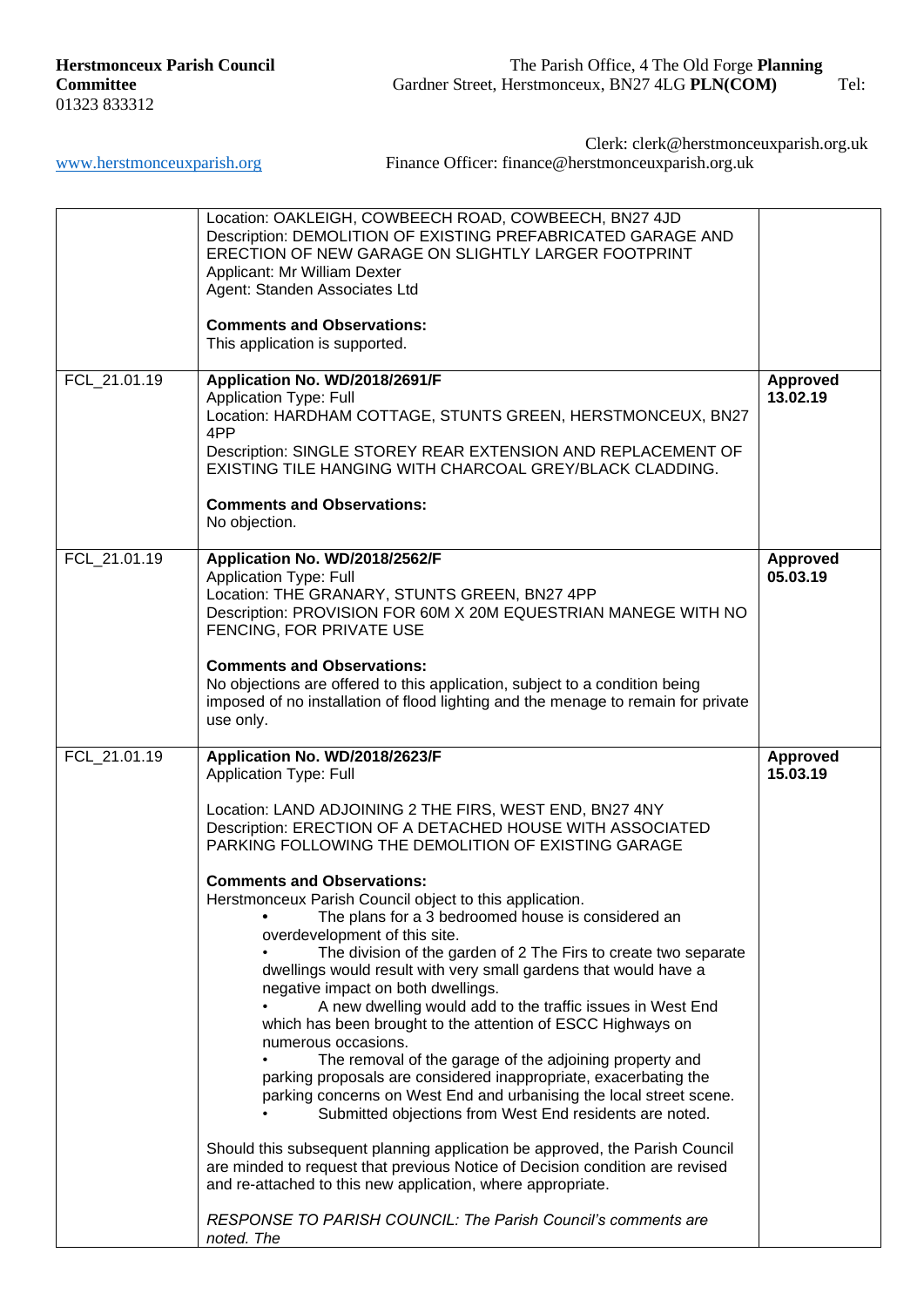Clerk: clerk@herstmonceuxparish.org.uk

[www.herstmonceuxparish.org](http://www.herstmonceuxparish.org/) Finance Officer: finance@herstmonceuxparish.org.uk

|              | site is inside the village development boundary where new residential<br>development is<br>encouraged. The principle of a detached dwelling has been established by the<br>previous appeal decision. Amended plans have been submitted to secure a<br>more appropriate design which would harmonise with the area. Provision of a<br>room in the roof is not out of character with surrounding properties and parking                                                                                                                                                                                                                                                                                                                                                                                                                                                                                                                                                                                                                                                                              |                             |
|--------------|----------------------------------------------------------------------------------------------------------------------------------------------------------------------------------------------------------------------------------------------------------------------------------------------------------------------------------------------------------------------------------------------------------------------------------------------------------------------------------------------------------------------------------------------------------------------------------------------------------------------------------------------------------------------------------------------------------------------------------------------------------------------------------------------------------------------------------------------------------------------------------------------------------------------------------------------------------------------------------------------------------------------------------------------------------------------------------------------------|-----------------------------|
|              | is considered sufficient.                                                                                                                                                                                                                                                                                                                                                                                                                                                                                                                                                                                                                                                                                                                                                                                                                                                                                                                                                                                                                                                                          |                             |
| FCL_21.01.19 | Application No. WD/2018/2695/F<br><b>Application Type: Full</b><br>Location: HALF ACRE BARN, NEW ROAD, HERSTMONCEUX BN27 1PX<br>Description: ERECTION OF PROPOSED 4-BAY OAK FRAME GARAGE                                                                                                                                                                                                                                                                                                                                                                                                                                                                                                                                                                                                                                                                                                                                                                                                                                                                                                           | Withdrawn<br>24.04.19       |
|              | <b>Comments and Observations:</b><br>Herstmonceux Parish Council object to this application.<br>The garage is oversized.<br>The ridgeline is too high and should be dropped, so as to be in keeping<br>$\bullet$<br>with the property.                                                                                                                                                                                                                                                                                                                                                                                                                                                                                                                                                                                                                                                                                                                                                                                                                                                             |                             |
| PLN_19.02.05 | WD/2018/1584/MRM<br>LAND ADJACENT TO LIME CROSS RECREATION GROUND,<br><b>HERSTMONCEUX</b><br>Description: RESERVED MATTERS PURSUANT TO OUTLINE PERMISSION<br>WD/2015/0090/MAO (ERECTION OF UP TO 70 RESIDENTIAL DWELLINGS<br>(INCLUDING AFFORDABLE HOUSING), VEHICULAR ACCESS FROM<br>GARDNER STREET, OPEN SPACE, LANDSCAPING INCLUDING<br>SUSTAINABLE URBAN DRAINAGE SYSTEMS AND ALL NECESSARY<br><b>GROUND WORKS).</b><br>Further updated documents were available for consideration, following<br>the previous response from the Parish Council.<br><b>Comments and Observations:</b><br>Herstmonceux Parish Council note their comments requesting increased<br>planting along the Chapel Row boundary have been taken into consideration.<br>The revised Ecological Enhancement Plan is approved.<br>The latest Landscaping masterplan is approved.<br>The Council are grateful for the responses to queries raised about the Tree<br>Root Protection Areas and acknowledge the developer's compliance with BS<br>5837:2012, and any further relevant guidance which would need to be applied | <b>Approved</b><br>12.02.19 |
|              | to the roots that fall in both footpath and roadway areas.<br>Having read the various reports, the Council would presume there are still<br>outstanding queries with the surface water drainage / swales, needing to be<br>concluded. Once the relevant water authorities (LLFA and<br>Pevensey and Cuckmere Water Level Management Board) are assured that<br>their recommendations for the provision of surface water management are fully<br>and properly met, these arrangements would have the full support of the Parish<br>Council.                                                                                                                                                                                                                                                                                                                                                                                                                                                                                                                                                         |                             |
| FCL_19.02.18 | Application No. WD/2019/0100/F<br><b>Application Type: Full</b><br>Location: WHIPPLETREE FARM, COWBEECH HILL, HERSTMONCEUX,<br><b>BN27 4HZ</b><br>Description: PROPOSED DEMOLITION OF TWO REDUNDANT BARNS AND<br>ERECTION OF TWO RESIDENTIAL DWELLINGS.                                                                                                                                                                                                                                                                                                                                                                                                                                                                                                                                                                                                                                                                                                                                                                                                                                            | <b>Refused</b><br>29.03.19  |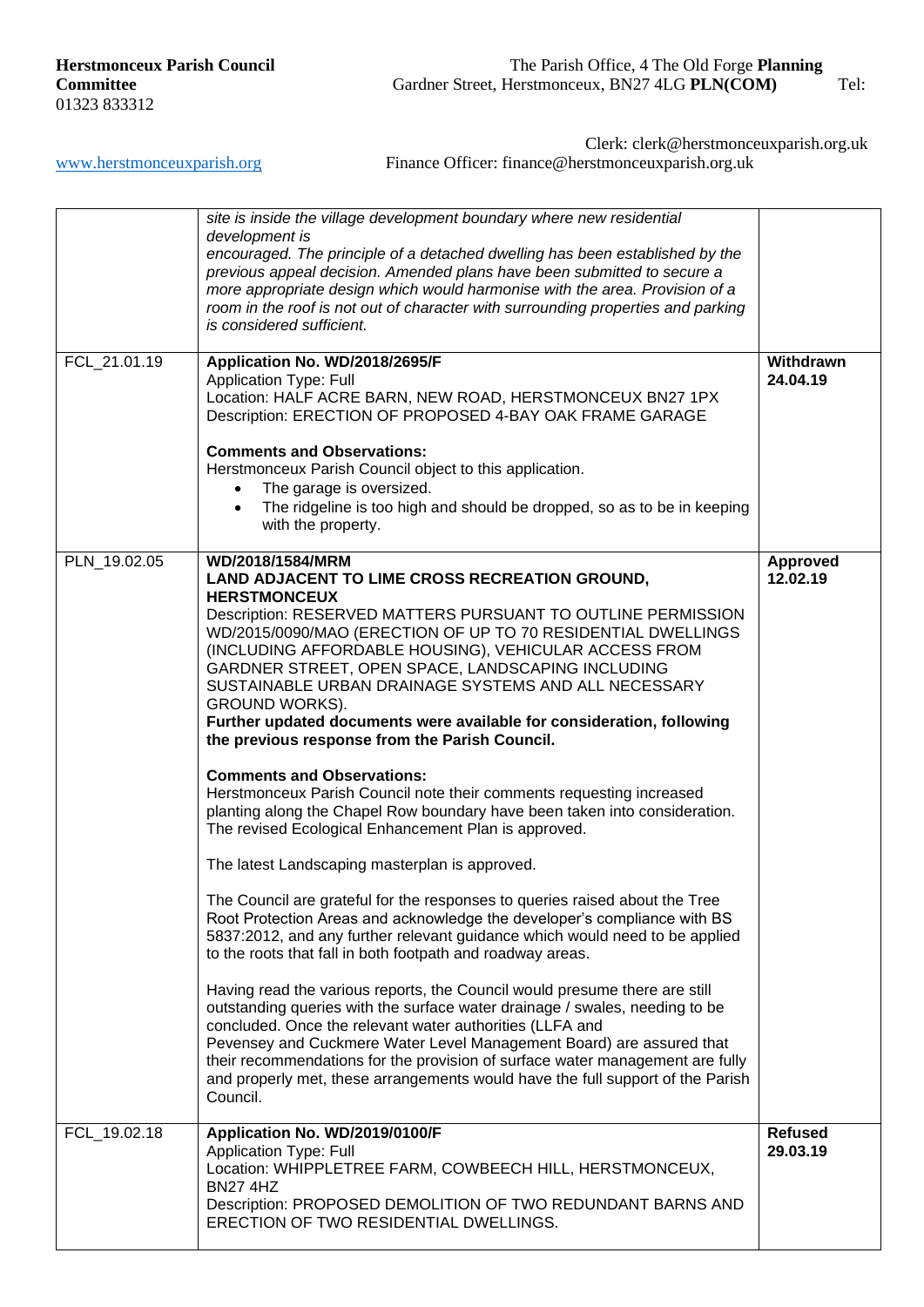Clerk: clerk@herstmonceuxparish.org.uk

[www.herstmonceuxparish.org](http://www.herstmonceuxparish.org/) Finance Officer: finance@herstmonceuxparish.org.uk

|              | <b>Comments and Observations:</b><br>Herstmonceux Parish Council offer no objections to this application, as long as<br>development complies with all current regulations and are in adherence of<br>relevant local policies.                                                                                                                                                                                                                                                                                                                                                                                                                                                                                                                                                                                                                                                                                                                                                                                                                                                                                                                                                                                                                                                                                                                                                                                                                                                                                                                                             |                               |
|--------------|---------------------------------------------------------------------------------------------------------------------------------------------------------------------------------------------------------------------------------------------------------------------------------------------------------------------------------------------------------------------------------------------------------------------------------------------------------------------------------------------------------------------------------------------------------------------------------------------------------------------------------------------------------------------------------------------------------------------------------------------------------------------------------------------------------------------------------------------------------------------------------------------------------------------------------------------------------------------------------------------------------------------------------------------------------------------------------------------------------------------------------------------------------------------------------------------------------------------------------------------------------------------------------------------------------------------------------------------------------------------------------------------------------------------------------------------------------------------------------------------------------------------------------------------------------------------------|-------------------------------|
| FCL_19.02.18 | Application No. WD/2018/2623/F<br><b>Application Type: Full</b><br>Location: LAND ADJOINING 2 THE FIRS, WEST END, HERSTMONCEUX,<br><b>BN27 4NY</b><br>Description: ERECTION OF A DETACHED HOUSE WITH ASSOCIATED<br>PARKING FOLLOWING THE DEMOLITION OF EXISTING GARAGE<br>Amended plans received 8 & 11 February 2019 showing the revised design.<br><b>Comments and Observations:</b><br>Herstmonceux Parish Council strongly object to this application for a 4<br>bedroomed property. The Council's previously raised issues, concerning<br>development on this site, still stand and are now exacerbated by increasing the<br>number of bedrooms, as per this application:<br>The plan for a 4 bedroomed house is considered overdevelopment of<br>this site.<br>This application sets an inappropriate precedence to increase the<br>building density of the area.<br>A new dwelling would further add to the traffic issues in West End<br>$\bullet$<br>which has been brought to the attention of ESCC Highways on<br>numerous occasions.<br>The removal of the garage of the adjoining property and parking<br>$\bullet$<br>proposals are considered inappropriate, exacerbating the parking<br>concerns on West End and urbanising the local street scene.<br>Submitted objections from West End residents are noted.<br>$\bullet$<br>Should this subsequent planning application be approved, the Parish Council<br>are minded to request that previous Notice of Decision condition are revised<br>and re-attached to this new application, where appropriate. | <b>Approved</b><br>15.03.2019 |
| PLN_06.03.19 | Application No. WD/2019/0128/LB<br>Application Type: Listed Building Consent<br>Location: MILLAND COTTAGES, 1 CHURCH ROAD, HERSTMONCEUX,<br><b>BN27 1QJ</b><br>Description: TO REMOVE A SINGLE FIRST FLOOR 1960S WINDOW AND<br><b>REPLACE</b><br>IT WITH ONE THAT MATCHES THE DESIGN OF OLDER WINDOWS IN<br>THE PROPERTY THAT DATE FROM THE 19TH CENTURY.<br><b>Comments and Observations:</b><br>This application is seen as an improvement to enhance the aesthetic appeal to<br>the property. Subject to the agreement of the Listed Building Officer, this<br>application is supported by Herstmonceux Parish Council.                                                                                                                                                                                                                                                                                                                                                                                                                                                                                                                                                                                                                                                                                                                                                                                                                                                                                                                                                | <b>Approved</b><br>25.03.19   |
| PLN 06.03.19 | Application No. WD/2019/0263/F<br><b>Application Type: Full</b><br>Location: NUNNINGHAM FARM, BAGHAM LANE, HERSTMONCEUX, BN27<br>4NB<br>Description: PROPOSED NEW CATTLE SHED<br>Applicant: Mr Jon Hobden<br>Agent: Julian Bluck Designs Ltd<br><b>Comments and Observations:</b>                                                                                                                                                                                                                                                                                                                                                                                                                                                                                                                                                                                                                                                                                                                                                                                                                                                                                                                                                                                                                                                                                                                                                                                                                                                                                         | Approved<br>11.10.19          |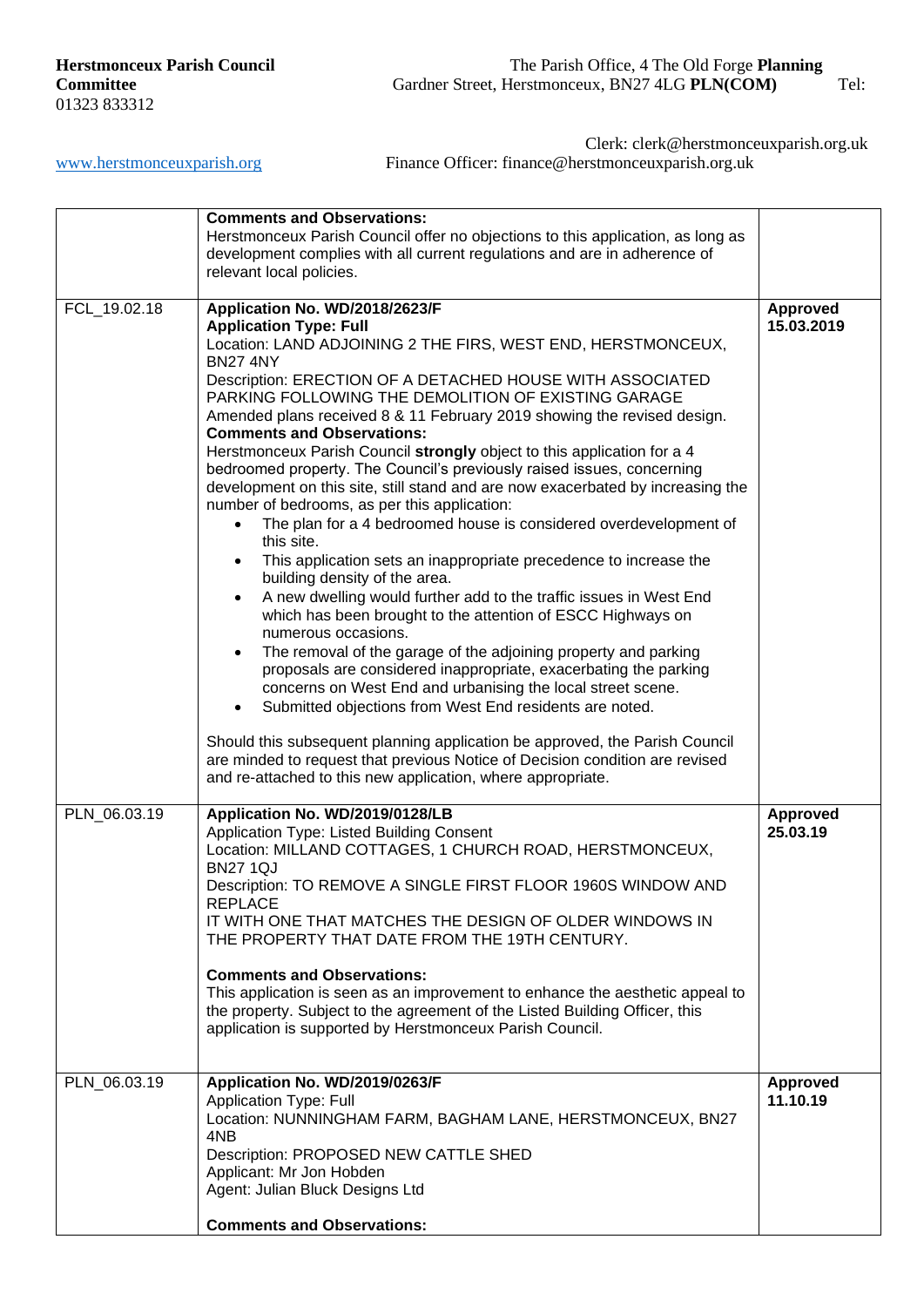[www.herstmonceuxparish.org](http://www.herstmonceuxparish.org/) Finance Officer: finance@herstmonceuxparish.org.uk

Clerk: clerk@herstmonceuxparish.org.uk

|              | No objections, this application is supported by the Parish Council in<br>accordance to the ethos and policies of the Neighbourhood Plan, specifically<br>policies 1&4.                                                                                                                                                                                                                                                                                                                                                                                                                                                                                                                                                                                                                                                                                                                                                                                                                                                                                                                                                                                                                                                                                                                                                                                                                                          |                                                        |
|--------------|-----------------------------------------------------------------------------------------------------------------------------------------------------------------------------------------------------------------------------------------------------------------------------------------------------------------------------------------------------------------------------------------------------------------------------------------------------------------------------------------------------------------------------------------------------------------------------------------------------------------------------------------------------------------------------------------------------------------------------------------------------------------------------------------------------------------------------------------------------------------------------------------------------------------------------------------------------------------------------------------------------------------------------------------------------------------------------------------------------------------------------------------------------------------------------------------------------------------------------------------------------------------------------------------------------------------------------------------------------------------------------------------------------------------|--------------------------------------------------------|
| PLN_06.03.19 | Application No. WD/2019/0333/F<br><b>Application Type: Full</b><br>Location: THE GARDEN COTTAGE AT LIME, LIME PARK, CHURCH ROAD,<br>HERSTMONCEUX, BN27 1RF<br>Description: CHANGE OF USE OF EXISTING ANNEXE TO RESIDENTIAL<br>(FOR LETTING PURPOSES).<br><b>Comments and Observations:</b><br>Subject to the Garden Cottage Annexe remaining tied to the main building as a<br>written condition of planning approval, Herstmonceux Parish Council have no<br>objections to this application.                                                                                                                                                                                                                                                                                                                                                                                                                                                                                                                                                                                                                                                                                                                                                                                                                                                                                                                   | <b>Approved</b><br>15.01.20                            |
| PLN_06.03.19 | Application No. WD/2017/2024/FR and WD/2017/2025/LBR<br>Application Type: Full - Retrospective and Listed Building<br>Location: THE BREWERS ARMS, GARDNER STREET, HERSTMONCEUX,<br><b>BN27 4LB</b><br>Description: RETROSPECTIVE APPLICATION FOR THE ERECTION OF A<br><b>PERGOLA</b><br>TO THE WEST OF THE PROPERTY, ERECTION OF A TIMBER<br>STRUCTURE TO HOUSE PIZZA OVEN TO THE NORTH (REAR) OF THE<br>PROPERTY. REMOVAL OF 2 SATELLITE DISHES AND RETAINING ONE<br>SATELLITE DISH.<br>Amended plans received to show alterations to timber structure to house pizza<br>oven date stamped 19/02/19.<br><b>Comments and Observations:</b><br>Herstmonceux Parish Council support this application which upholds the ethos<br>of the Design Guide of the Neighbourhood Plan.<br>The Parish Council support the comments of the Senior Heritage Officer,<br>specifically the comments appertaining to the black staining for the pergola<br>being more appropriate, to complement the black paint on the window/door<br>detailing on the host building.<br>The Parish Council reiterate their previous request for consideration of the road<br>safety of patrons, and, due to there being no road separation between the<br>seated area beneath the pergola and the busy A271 road front, suggest the<br>provision of some large planters, either side of the pergola post, to provide a<br>screen to the road. | <b>Approved</b><br>28.06.19                            |
| PLN_06.03.19 | Application No. WD/2019/0350/F<br><b>Application Type: Full</b><br>Location: OAKLEA, CHILSHAM LANE, HERSTMONCEUX, BN27 4QG<br>Description: REMOVE EXISTING CONSERVATORY, BUILD NEW SINGLE<br>STOREY EXTENSION WITH BALCONY OVER AND INTERNAL<br><b>ALTERATIONS</b><br><b>Comments and Observations:</b><br>Whilst the Parish Council raise have no objection to removal of conservatory<br>replacement for first floor extension.                                                                                                                                                                                                                                                                                                                                                                                                                                                                                                                                                                                                                                                                                                                                                                                                                                                                                                                                                                               | <b>Approved</b><br>10.04.2019<br>(See<br>PLN_19.04.02) |
|              |                                                                                                                                                                                                                                                                                                                                                                                                                                                                                                                                                                                                                                                                                                                                                                                                                                                                                                                                                                                                                                                                                                                                                                                                                                                                                                                                                                                                                 |                                                        |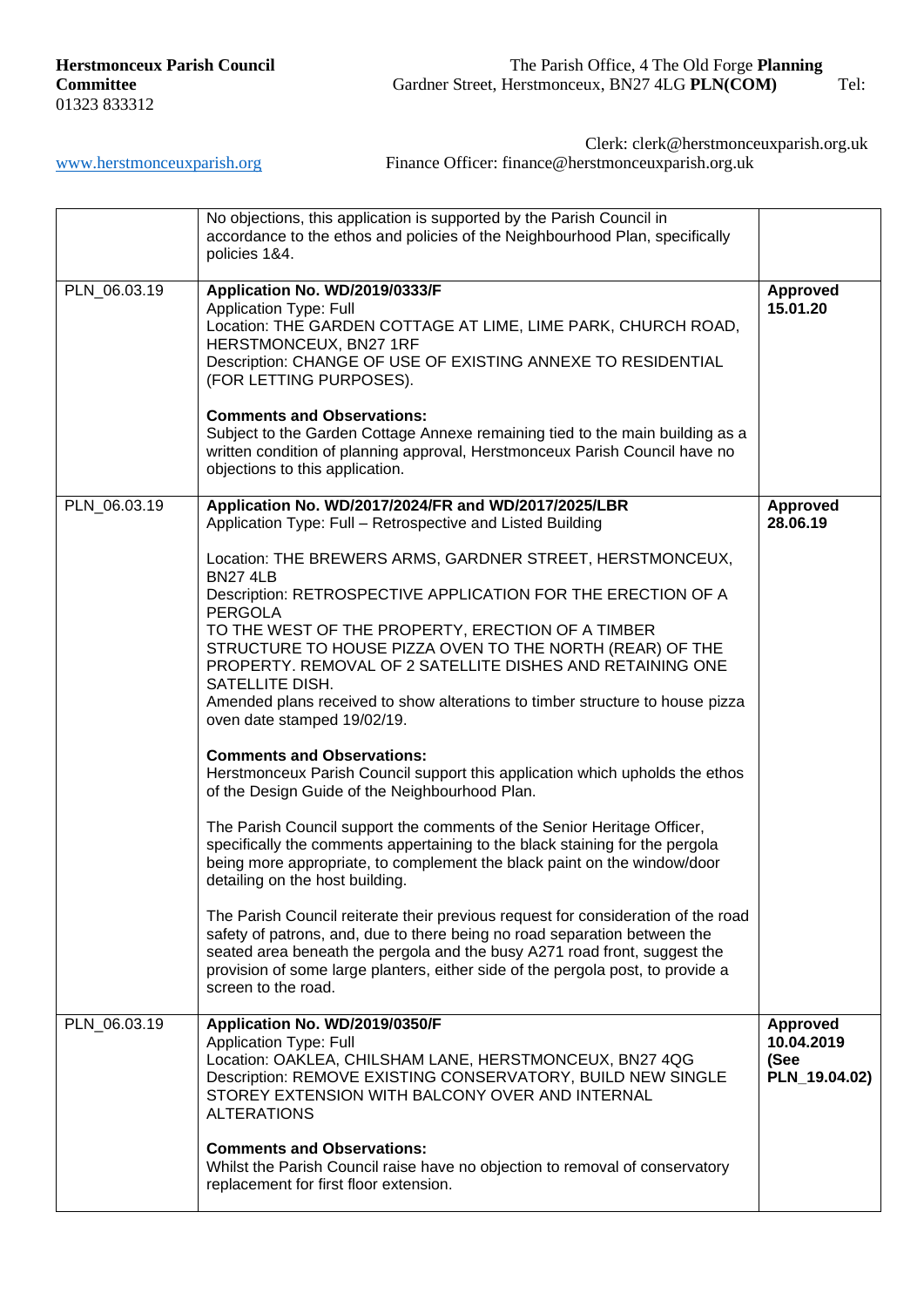|              | However, concerns are raised with the plans for the provision of the balcony<br>which is seen to potentially impinge on privacy of neighbouring properties,<br>which is in conflict with Wealden District Council policy                                                                                                                                                                                                                                                                                                                                                                                                                                                                                                                                                                                                                                                                                   |                                                      |
|--------------|------------------------------------------------------------------------------------------------------------------------------------------------------------------------------------------------------------------------------------------------------------------------------------------------------------------------------------------------------------------------------------------------------------------------------------------------------------------------------------------------------------------------------------------------------------------------------------------------------------------------------------------------------------------------------------------------------------------------------------------------------------------------------------------------------------------------------------------------------------------------------------------------------------|------------------------------------------------------|
|              | Although it is noted that opaque glass is proposed to negate the privacy issue,<br>Council reflect that this could be removed and replaced in the future with a<br>clear screen. Therefore, the application is objected to in its present form.                                                                                                                                                                                                                                                                                                                                                                                                                                                                                                                                                                                                                                                            |                                                      |
| FCL 18.03.19 | Application No. WD/2019/0374/F Application<br>Type: Full<br>Location: COPSE COTTAGE, WINDMILL HILL, HAILSHAM, BN27 4RZ<br>Description: TWO STOREY REAR EXTENSION AND FIRST FLOOR SIDE<br>EXTENSION. DEMOLITION OF EXISTING GARAGE AND RE-BUILD WITH<br>NEW CLOAK ROOM AND UTILITY ROOM TO REAR OF GARAGE.<br><b>Comments and Observations</b><br>There are no objections. This application is supported, subject to the plans                                                                                                                                                                                                                                                                                                                                                                                                                                                                              | <b>Approved</b><br>07.06.19                          |
|              | being compliant as per any regulations for re-siting of the oil tank.<br>However, the Parish Council expressed that there is a need for the windows<br>that overlook the neighbouring boundary to be obscured glass.                                                                                                                                                                                                                                                                                                                                                                                                                                                                                                                                                                                                                                                                                       |                                                      |
| FCL_18.03.19 | Application No. WD/2019/0379/F<br><b>Application Type: Full</b>                                                                                                                                                                                                                                                                                                                                                                                                                                                                                                                                                                                                                                                                                                                                                                                                                                            | <b>Approved</b><br>20.01.2020<br><b>CIL expected</b> |
|              | Location: LAND ADJACENT TO SCRIPP FARM, STUNTS GREEN, BN27 4PR<br>Description: CONVERSION OF A REDUNDANT AGRICULTURAL BUILDING<br>TO A SINGLE DWELLING AND CONVERSION OF TWO ANCILLARY<br>REDUNDANT AGRICULTURAL BUILDINGS TO ASSOCIATED<br>RESIDENTIAL USE WITH PARKING PROVISION AND SOFT<br>LANDSCAPING.                                                                                                                                                                                                                                                                                                                                                                                                                                                                                                                                                                                                |                                                      |
|              | <b>Comments and Observations</b><br>No objections, subject to this application being compliant with all emerging<br>local plan policies for conversion of agricultural buildings, this application is<br>supported. The Parish Council would like to see a condition attached that the<br>out buildings remain tied to the main building.                                                                                                                                                                                                                                                                                                                                                                                                                                                                                                                                                                  |                                                      |
| FCL_18.03.19 | Application No. WD/2019/0347/F<br>Application Type: Full<br>Location: 5 ROCKLANDS COTTAGES, VICTORIA ROAD, WINDMILL HILL,<br><b>BN27 4SZ</b><br>Description: SINGLE STOREY FRONT EXTENSION                                                                                                                                                                                                                                                                                                                                                                                                                                                                                                                                                                                                                                                                                                                 | <b>Approved</b><br>17.05.19                          |
|              | <b>Comments and Observations</b><br>Council object to this application:<br>The extension is excessively large.<br>The proposed extension lies beyond the building line and would take<br>light from neighbouring properties.<br>The extension is not in keeping with the porches on other properties<br>in the area and is therefore not in keeping with the street scene.<br>RESPONSE TO PARISH COUNCIL: Whilst the Parish comments are noted,<br>the scheme has been reduced from the initial submission. The balanced<br>view, based on the size and varying styles of porches along the row of<br>cottages, is that the streetscene and overall character has already been<br>compromised and this scheme could not adversely affect this any further. It<br>is felt that a refusal would be difficult to justify based on what already exists.<br>The depth of this porch is less than that at No. 1. |                                                      |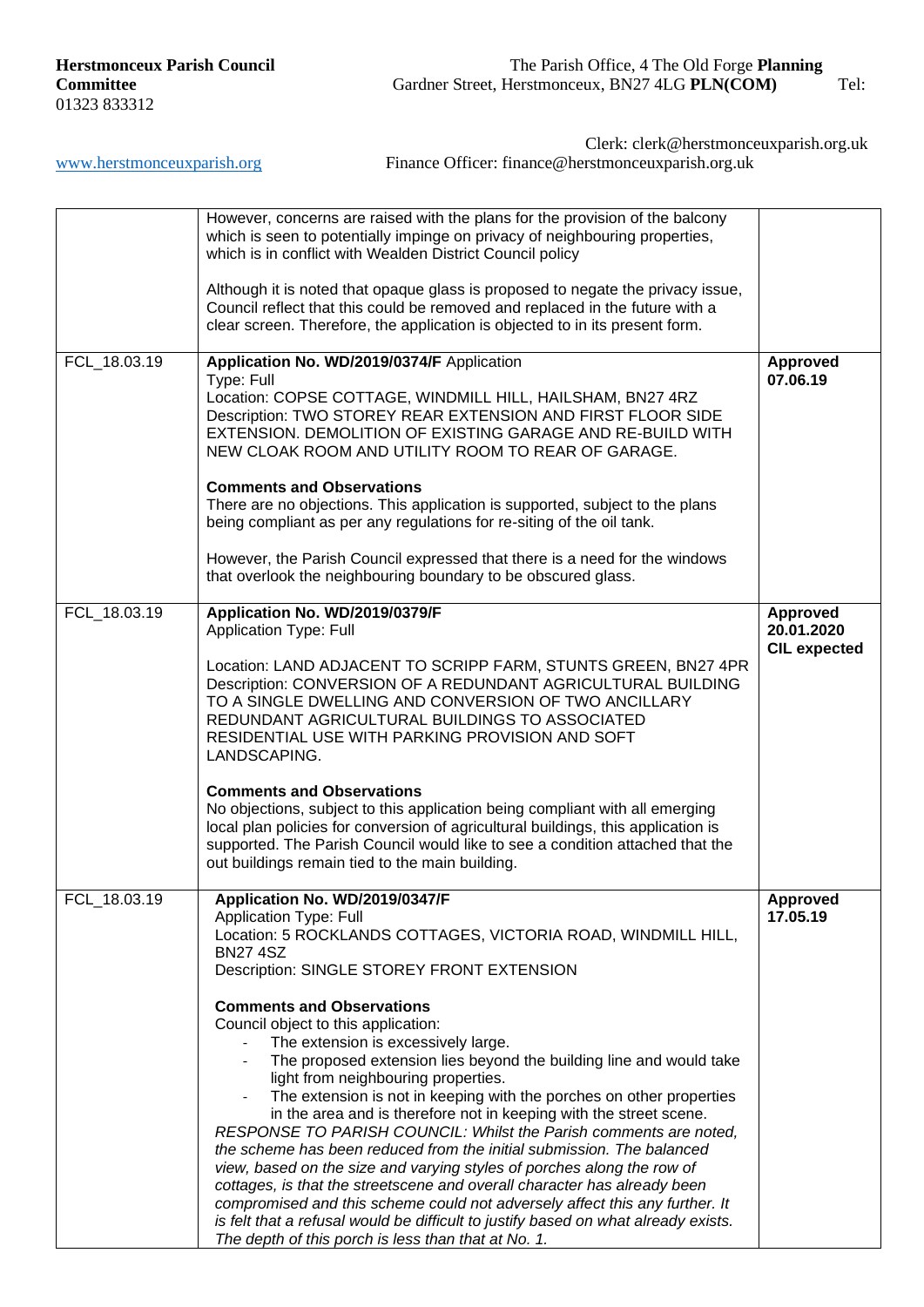[www.herstmonceuxparish.org](http://www.herstmonceuxparish.org/) Finance Officer: finance@herstmonceuxparish.org.uk

Clerk: clerk@herstmonceuxparish.org.uk

| PLN_19.04.02 | Location: LAND OFF WEST TERRACE, WEST END, HERSTMONCEUX,<br><b>BN27 4NT</b><br>Description: RESERVED MATTERS PURSUANT TO OUTLINE PERMISSION<br>WD/2015/1379/O (FOUR NEW DWELLINGS AND ACCESS).<br><b>Comments and Observations:</b><br>Council are aware there are outstanding private law matters which although<br>are beyond this Reserved Matters Planning Application, are indicative to the<br>confidence Council feel in the detail of information provided in the supporting<br>documents, for instance the arrangements for sewage.<br>Although Council consider the design of the layout and the buildings<br>appropriate, they cannot support this application until the outstanding civil<br>matters are resolved.              | <b>Still showing</b><br>as Refused<br>16.10.2015 |
|--------------|---------------------------------------------------------------------------------------------------------------------------------------------------------------------------------------------------------------------------------------------------------------------------------------------------------------------------------------------------------------------------------------------------------------------------------------------------------------------------------------------------------------------------------------------------------------------------------------------------------------------------------------------------------------------------------------------------------------------------------------------|--------------------------------------------------|
| PLN 19.04.02 | Application No. WD/2019/0350/F<br><b>Application Type: Full</b><br>Location: OAKLEA, CHILSHAM LANE, HERSTMONCEUX, BN27 4QG<br>Description: REMOVE EXISTING CONSERVATORY, BUILD NEW SINGLE<br><b>STOREY</b><br>EXTENSION WITH BALCONY OVER AND INTERNAL ALTERATIONS<br>Details received to show amended scheme to remove first floor balcony at rear<br>and increase ground floor rear extension from 3.4m to 4.2m.<br><b>Comments and Observations:</b><br>This amended application is supported.                                                                                                                                                                                                                                           | <b>Approved</b><br>10.04.2019                    |
| PLN_19.04.02 | Application No. WD/2019/0490/FA<br>Application Type: Full - Non Compliance of Condition<br>Expiry date for comments: 18 April 2019<br>Location: BUCKWELL FARM, HAILSHAM ROAD, HERSTMONCEUX, BN27<br>4JX<br>Description: VARIATION OF CONDITIONS 2, 3, AND 4 OF WD/2018/1698/F<br>(DEMOLISH LEAN-TO CONSERVATORY AND REPLACE WITH A SINGLE<br>STOREY EXTENSION TO FORM A UTILITY/BOOTROOM AND SHOWER<br>ROOM. RENEW LAPSED PLANNING APPROVAL (WD/2013/0099/F) FOR A<br>DRIVEWAY AND OFF STREET PARKING WITH ASSOCIATED WORKS) IN<br>ORDER THAT THE EXTENSION CAN BE BUILT WITHOUT HAVING TO<br>DISCHARGE THOSE CONDITIONS RELATING SOLELY TO DRIVEWAY<br><b>WORKS</b><br><b>Comments and Observations:</b><br>This application is supported. | <b>Approved</b><br>15.05.19                      |
| PLN_19.04.02 | Application No. WD/2019/0072/P01<br>CONVERSION FROM B1 OFFICES TO 6 NO. SELF CONTAINED FLATS<br>WITH ASSOCIATED FACILITIES, QUICKEN TRUST, WEST END,<br>HERSTMONCEUX, BN27 4NH<br><b>Comments and Observations:</b><br>Although it is recognised that this application is a PO1, Council would like to<br>submit the following comments for the acknowledgement of the Local Planning<br>Authority. Information submitted.                                                                                                                                                                                                                                                                                                                  | 30.04.19                                         |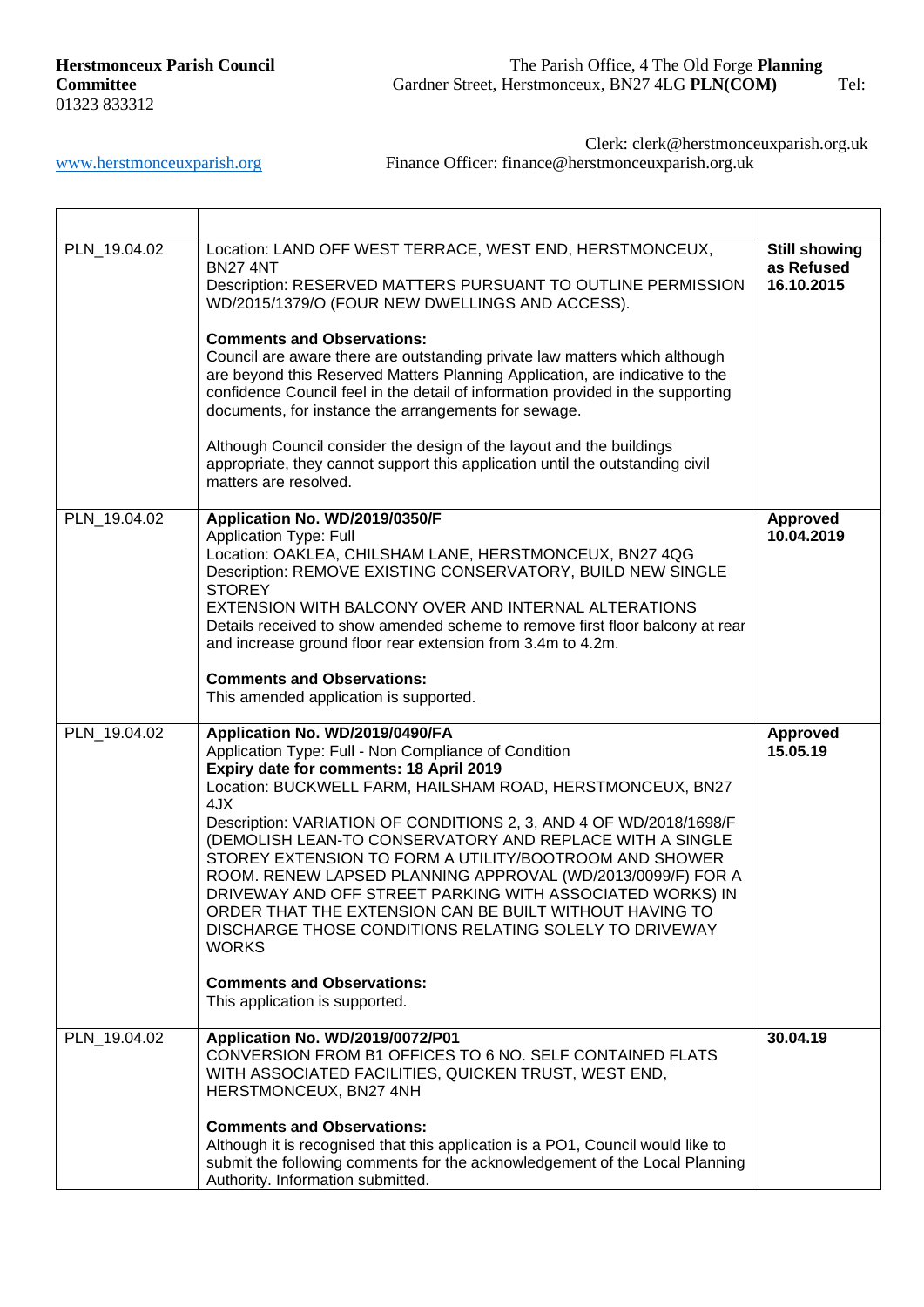# **Herstmonceux Parish Council** The Parish Office, 4 The Old Forge **Planning**  Committee Gardner Street, Herstmonceux, BN27 4LG PLN(COM) Tel:

| Prior Approval for a Proposed Change of Use of a building from Office Use<br>(Class B1(a)) to a Dwellinghouse (Class C3) Town and Country Planning<br>(General Permitted Development) Order 2015 Schedule 2, Part 3, Class O                                                                                                                                                                                                                                                                                                                                                                                                                                                     |  |
|----------------------------------------------------------------------------------------------------------------------------------------------------------------------------------------------------------------------------------------------------------------------------------------------------------------------------------------------------------------------------------------------------------------------------------------------------------------------------------------------------------------------------------------------------------------------------------------------------------------------------------------------------------------------------------|--|
| Herstmonceux Parish Council comments that Prior Approval should not be<br>given and that a full application is required for the proposed permitted<br>development as there are extremely serious transport and highways impacts<br>and associated environmental issues related to transport and highways.                                                                                                                                                                                                                                                                                                                                                                        |  |
| The proposed development is for 6 flats but there are only three car parking<br>spaces proposed. There is no limitation on the number of occupants of flats<br>and so they potentially be occupied by two residents each thus making a<br>potential total of 12 occupants and 12 cars. Even if restricted to 6 occupants<br>this would still be overde-velopment and impact on highways and environment.                                                                                                                                                                                                                                                                         |  |
| The public transportation in the area is minimal, being 6 buses a week day and<br>Sat-urday and none on Sunday. A potential 12 extra vehicles will seriously<br>impact on the highway use, transportation and air pollution locally and to the<br>Ashdown Forest and Pevensey Levels.                                                                                                                                                                                                                                                                                                                                                                                            |  |
| Although the applicant correctly states that there is unrestricted parking on<br>West End the applicant totally ignores the fact that all the available on street<br>parking is already taken by the occupants of the Edwardian terraced houses in<br>the road where the properties do not have garages or parking spaces. West<br>End is a very tight road and already there is at times severe congestion with 30<br>to 40 commercial/heavy goods vehicles using West End to access their site<br>and make local deliveries. West End is used by many cars and lorries who use<br>it as part of a short cut to Heathfield to avoid the traffic in Hailsham and<br>Horsebridge. |  |
| Cars and lorries are at present unable to pass each other easily and there are<br>often highway "disputes" on the road with cars and lorries mounting the<br>pavement to get around each other. This is a constant environmental and<br>highway issue that will be made much worse with the proposed increased use.                                                                                                                                                                                                                                                                                                                                                              |  |
| The difficulties of increasing traffic on West End have already been used by<br>Wealden DC in refusing planning applications on the land to the rear of James<br>Avenue.                                                                                                                                                                                                                                                                                                                                                                                                                                                                                                         |  |
| Parking already takes place on the footway outside the Quicken Trust which<br>causes difficulties for drivers on West End as it blocks a sight line and for<br>pedestrians, moth-ers with prams and mobility scooter users on the footway.<br>Parking takes place on the pavement immediately in front of the application<br>site because there is insufficient                                                                                                                                                                                                                                                                                                                  |  |
| space to park on West End which negatives the applicants statement that there<br>is parking in the road!                                                                                                                                                                                                                                                                                                                                                                                                                                                                                                                                                                         |  |
| If the users of the proposed site cannot turn on site, where the proposed<br>turning space is extremely tight, they will have to back out on to West End on a                                                                                                                                                                                                                                                                                                                                                                                                                                                                                                                    |  |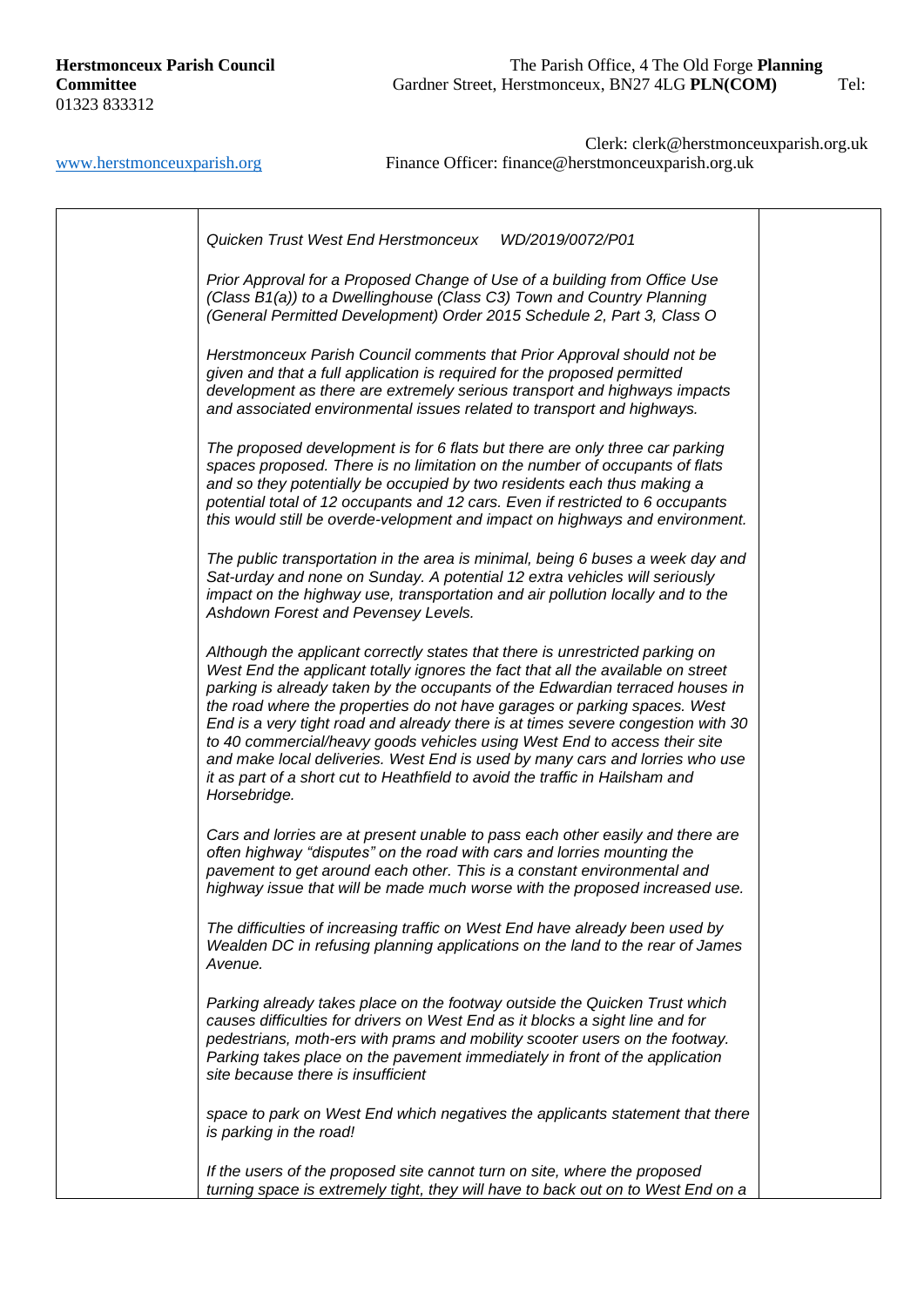|              | blind entrance and there is a great danger to pedestrians, in particular school<br>children walking to and from school.                                                                                                                                                                                                                                                                                                                                                          |                                   |
|--------------|----------------------------------------------------------------------------------------------------------------------------------------------------------------------------------------------------------------------------------------------------------------------------------------------------------------------------------------------------------------------------------------------------------------------------------------------------------------------------------|-----------------------------------|
|              | The applicant is fully aware of these issues but has decided to ignore them in<br>its application.                                                                                                                                                                                                                                                                                                                                                                               |                                   |
|              | The site does not provide adequate refuse or recycling space as the proposed<br>area is insufficient for 12 bins (and any subsequently required food waste<br>bins). There are serious environmental issues as a result of the lack of capacity<br>and highways issues for the waste collection service in accessing the site.                                                                                                                                                   |                                   |
|              | The Parish Council has considerable concerns at the fire risks of the proposed<br>site. The existing fire escape is to be removed to provide parking space. It is<br>noted that there will be only one entrance and exit on a very narrow door<br>immediately next to the boiler room. Any fire in the entrance area or the<br>internal staircase area would result in no fire exit at all which would place the<br>occupants of the flats in extreme danger of death or injury. |                                   |
|              | No great detail has been provided but it is doubted that the oil tank shown on<br>the plans submitted would be sufficient to provide any long term supply for 6<br>flats. This means that there will be a great increase in oil deliveries which an<br>increase in high-way and traffic use to the detriment of the highway use and<br>the environment.                                                                                                                          |                                   |
|              | We attach photographs showing the use of highway and existing parking on<br>West End which prove that the proposed development will have a "material<br>increase or a material change in the character of traffic in the vicinity of the<br>site" and the application should be refused.                                                                                                                                                                                         |                                   |
| PLN_19.04.02 | Application No. WD/2019/0242/LDP<br>FLAT ROOF EXTENSION TO THE REAR OF THE PROPERTY.<br>36 FAIRLAWNS DRIVE, HERSTMONCEUX, HAILSHAM, BN27 4HP                                                                                                                                                                                                                                                                                                                                     | Noted.<br><b>PD</b><br>30.05.2019 |
|              | <b>Comments and Observations:</b><br>Council have noted this application. No comments to be submitted.                                                                                                                                                                                                                                                                                                                                                                           |                                   |
| FCL 15.04.19 | Application No. WD/2018/1989/F<br><b>Application Type: Full</b><br>Location: MILLERS COTE, WINDMILL HILL, BN27 4RS<br>Description: DEMOLITION OF EXISTING DWELLING AND ERECTION OF<br><b>NEW HOUSE AND GARAGE</b>                                                                                                                                                                                                                                                                | <b>Refused</b><br>24.05.2019      |
|              | <b>Comments and observations:</b><br>No comment.                                                                                                                                                                                                                                                                                                                                                                                                                                 |                                   |
| FCL_15.04.19 | Application No. WD/2019/0624/F<br><b>Application Type: Full</b><br>Location: 23 FAIRFIELD, HERSTMONCEUX, BN27 4NE<br>Description: PROPOSED LOFT CONVERSION WITH REAR DORMER & HIP<br>TO GABLE ROOF EXTENSION ALONG WITH NEW FRONT ENTRANCE<br><b>PORCH</b>                                                                                                                                                                                                                       | <b>Approved</b><br>16.05.19       |
|              | <b>Comments and observations:</b><br>Whilst the Parish Council raise have no objection to the conversion of the loft,<br>rear dormer and porch, concerns are raised with the plans for the provision of<br>the French door glass balustrade which is seen to potentially impinge on                                                                                                                                                                                              |                                   |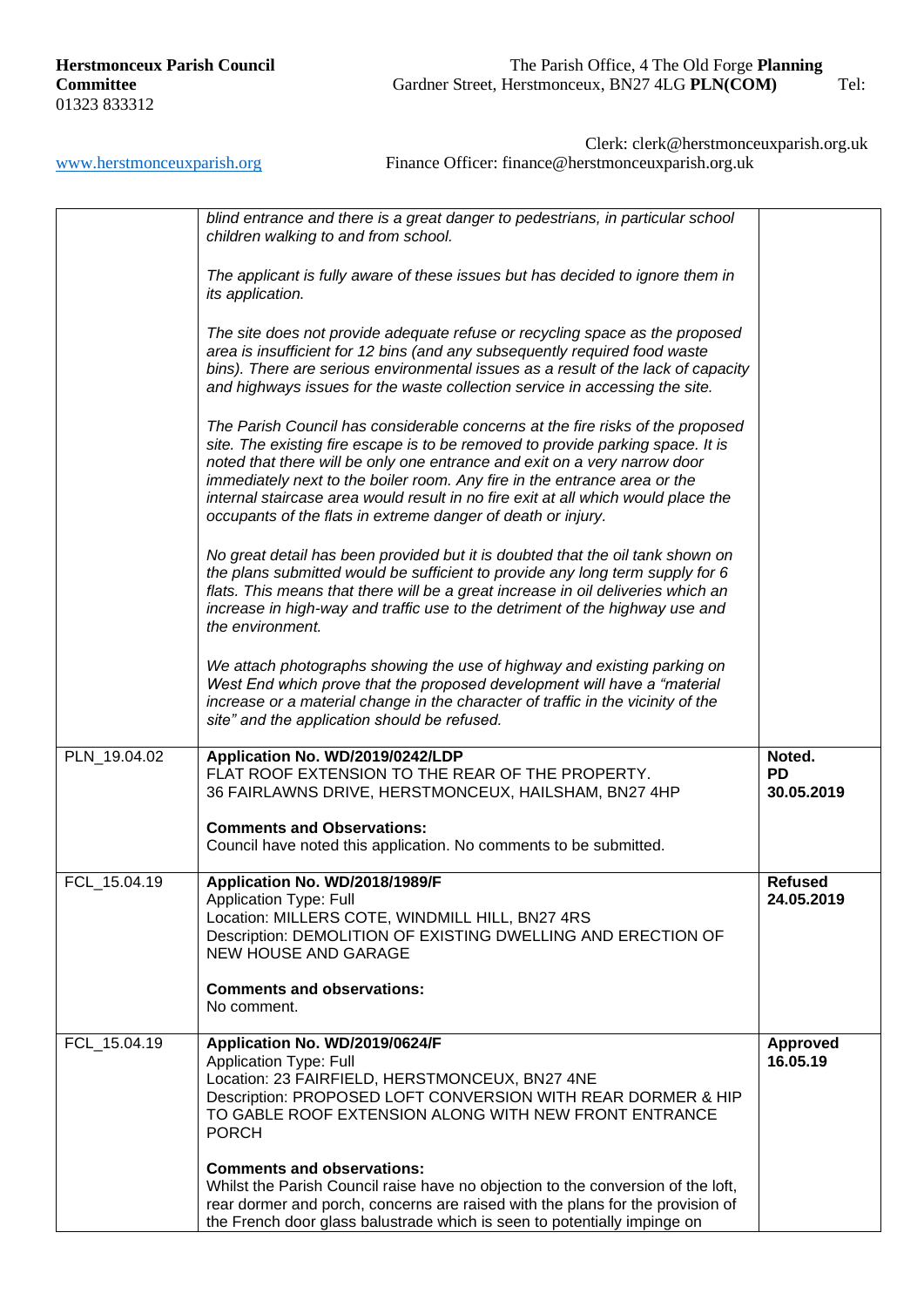|              | privacy of neighbouring properties, which is in conflict with Wealden District<br>Council policy. Therefore, the application is not supported in its present form.<br>RESPONSE TO PARISH COUNCIL: The Parish's comments are noted in<br>respect of their lack of support for the application due to the proposed inclusion<br>of a juliet balcony arrangement within the rear dormer.<br>However, it is not considered that consent could be withheld on these grounds<br>due to the fact that it could be possible to install such an arrangement, within<br>the position proposed, under Permitted Development within a reduced sized<br>dormer (planning consent is required due to the overall width of the dormer<br>extended across the enlarged roof form which is not an original part<br>of the dwelling). There are already a number of rear facing windows at the<br>property, with established mutual overlooking of gardens to and from<br>neighbouring properties, and the introduction of new rear<br>facing glazing is not considered to result in any demonstrable loss of privacy<br>with views which could not already be obtained from other existing windows.<br>Furthermore, the Parish's attention is drawn to a similar arrangement permitted<br>at 20 Fairfield on the opposite side of the roa, and dealt with under application<br>reference WD/2017/0732/F - approved June 2017.<br>It is considered therefore, despite the concerns of the Parish Council, that the<br>grant of planning consent for the scheme should not be withheld. |                               |
|--------------|----------------------------------------------------------------------------------------------------------------------------------------------------------------------------------------------------------------------------------------------------------------------------------------------------------------------------------------------------------------------------------------------------------------------------------------------------------------------------------------------------------------------------------------------------------------------------------------------------------------------------------------------------------------------------------------------------------------------------------------------------------------------------------------------------------------------------------------------------------------------------------------------------------------------------------------------------------------------------------------------------------------------------------------------------------------------------------------------------------------------------------------------------------------------------------------------------------------------------------------------------------------------------------------------------------------------------------------------------------------------------------------------------------------------------------------------------------------------------------------------------------------------------------------------------------------------|-------------------------------|
| FCL_15.04.19 | Application No. WD/2019/0414/F<br><b>Application Type: Full</b><br>Location: STUDDENS FARM, STUDDENS LANE, TROLILOES,<br>HERSTMONCEUX, BN27 4QS<br>Description: PROPOSED HOLIDAY LET OF PART OF STUDDENS FARM                                                                                                                                                                                                                                                                                                                                                                                                                                                                                                                                                                                                                                                                                                                                                                                                                                                                                                                                                                                                                                                                                                                                                                                                                                                                                                                                                        | <b>Approved</b><br>29.01.20   |
|              | <b>Comments and observations:</b><br>As a conversion of the existing annex, this application for the development of a<br>holiday let is supported under the vision and objectives of the Herstmonceux<br>Neighbourhood Plan. The Parish Council wish to see the conversion tied to the<br>main property.                                                                                                                                                                                                                                                                                                                                                                                                                                                                                                                                                                                                                                                                                                                                                                                                                                                                                                                                                                                                                                                                                                                                                                                                                                                             |                               |
| FCL_15.04.19 | Application No. WD/2019/0605/F<br><b>Application Type: Full</b><br>Location: SILVER BIRCHES, VICTORIA ROAD, WINDMILL HILL, BN27 4TF<br>Description: ERECT CONSERVATORY AT REAR<br><b>Comments and observations:</b><br>No objection.                                                                                                                                                                                                                                                                                                                                                                                                                                                                                                                                                                                                                                                                                                                                                                                                                                                                                                                                                                                                                                                                                                                                                                                                                                                                                                                                 | <b>Approved</b><br>29.04.19   |
| FCL_15.04.19 | WD/2019/0608/LDP<br>PROPOSED LOFT CONVERSION WITH REAR FACING FLAT ROOF<br>DORMERS TO FORM ADDITIONAL BEDROOM & BATHROOM<br>3 PARK VIEW, HAILSHAM ROAD, HERSTMONCEUX, BN27 4JP<br>This application has been approved by the Local Planning Authority on the<br>11th April 2019.                                                                                                                                                                                                                                                                                                                                                                                                                                                                                                                                                                                                                                                                                                                                                                                                                                                                                                                                                                                                                                                                                                                                                                                                                                                                                      | <b>Approved</b><br>11.04.19   |
| PLN_30.04.19 | Application No. WD/2019/0663/F<br><b>Application Type: Full</b><br>Location: BRICK HOUSE, WINDMILL HILL, HERSTMONCEUX, HAILSHAM,<br><b>BN274RS</b><br>Description: ERECT SUN ROOF AT REAR<br><b>Comments and Observations</b><br>This application is supported                                                                                                                                                                                                                                                                                                                                                                                                                                                                                                                                                                                                                                                                                                                                                                                                                                                                                                                                                                                                                                                                                                                                                                                                                                                                                                       | <b>Approved</b><br>28.05.2019 |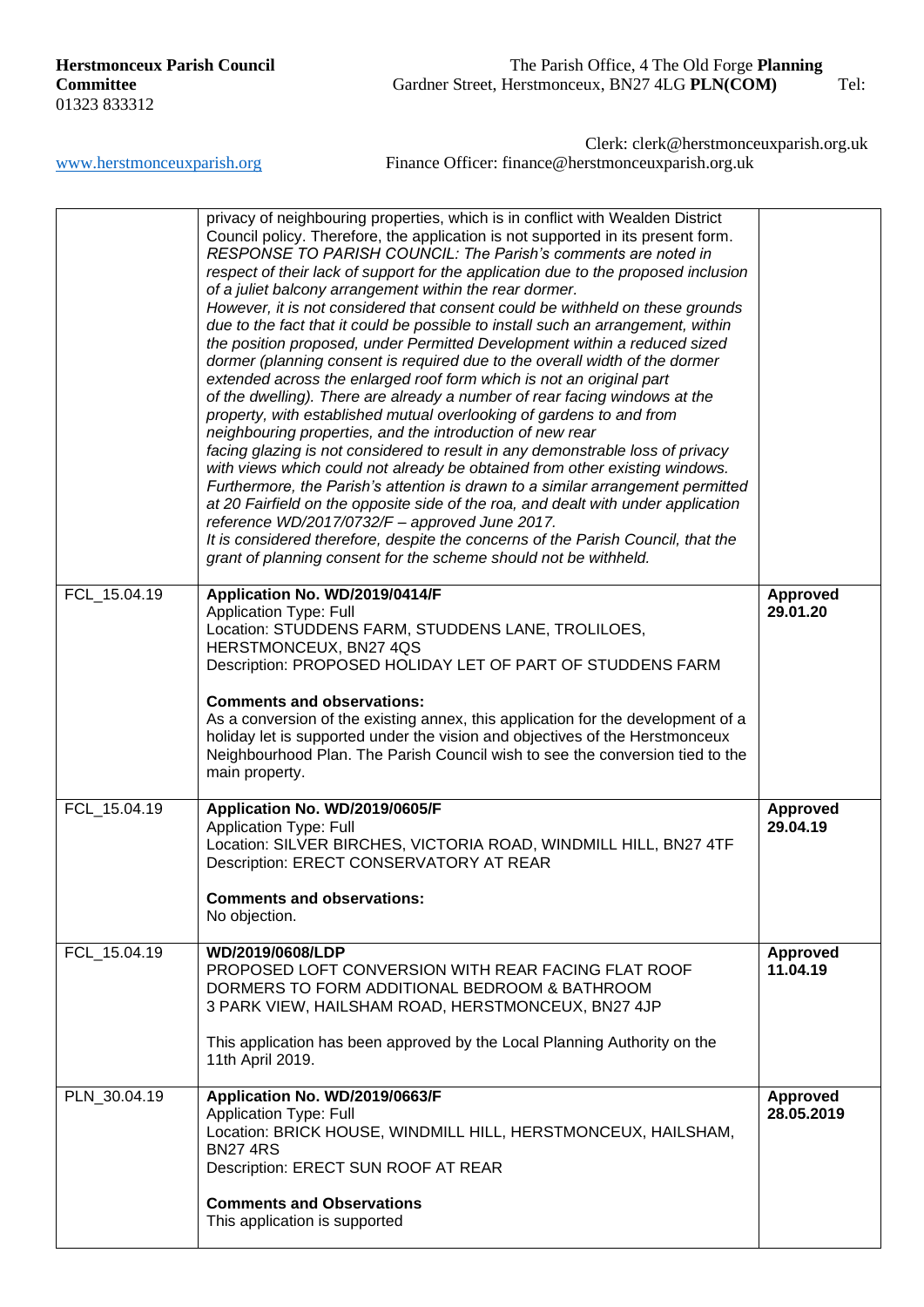Clerk: clerk@herstmonceuxparish.org.uk

[www.herstmonceuxparish.org](http://www.herstmonceuxparish.org/) Finance Officer: finance@herstmonceuxparish.org.uk

| PLN_30.04.19 | Application No. WD/2019/0347/F<br><b>Application Type: Full</b><br>Location: 5 ROCKLANDS COTTAGES, VICTORIA ROAD, WINDMILL HILL,<br><b>BN274SZ</b><br>Description: SINGLE STOREY FRONT EXTENSION<br>Amended plan received to show a reduction in size to the proposed front<br>extension date stamped 11/04/19<br><b>Comments and Observations</b><br>Despite the reduction in size (width), the extension remains too large,<br>particularly in depth. The Parish Council wish to reiterate their previous               | <b>Approved</b><br>17.05.19   |
|--------------|---------------------------------------------------------------------------------------------------------------------------------------------------------------------------------------------------------------------------------------------------------------------------------------------------------------------------------------------------------------------------------------------------------------------------------------------------------------------------------------------------------------------------|-------------------------------|
|              | comments, which still apply.<br>Council object to this application:<br>The extension is excessively large<br>The proposed extension lies beyond the building line and would take<br>light from neighbouring properties.<br>The extension is not in keeping with the porches on other properties in<br>the area and is therefore not in keeping with the street scene.<br>RESPONSE TO PARISH COUNCIL: Whilst the Parish comments are noted,<br>the scheme has been reduced from the initial submission. The balanced view, |                               |
|              | based on the size and varying styles of porches along the row of cottages, is<br>that the streetscene and overall character has already been compromised and<br>this scheme could not adversely affect this any further. It is felt that a refusal<br>would be difficult to justify based on what already exists. The depth of this<br>porch is less than that at No. 1.                                                                                                                                                  |                               |
| PLN_30.04.19 | <b>Parish: Herstmonceux</b><br>WD/2019/0820/PD<br><b>Notification Only</b><br>ERECTION OF A REPLACEMENT SINGLE STOREY EXTENSION TO THE<br>REAR ELEVATION AND ASSOCIATED ALTERATIONS, 3 DALES CLOSE,<br>WINDMILL HILL, HERSTMONCEUX<br>Application noted                                                                                                                                                                                                                                                                   | <b>PD</b>                     |
| FCL19-23 16  | Application No. WD/2019/0816/F<br><b>Application Type: Full</b><br>Location: POST OFFICE, WINDMILL HILL ROAD, WINDMILL HILL,<br>HERSTMONCEUX, BN27 4RX<br>Description: REMOVAL OF EXISTING RECESSED BAY WINDOW AND<br>SWING ENTRANCE DOOR AND REPLACEMENT WITH GLAZED SIDE<br>LIGHT AND SLIDING DOOR ARRANGEMENT.<br><b>Comments and Observations</b><br>This application is supported.                                                                                                                                   | <b>Refused</b><br>10.06.19    |
|              | WDC response Parish Council: On balance, having regard to the prominent<br>road frontage of the building, the proposed sliding doors, owing to its flush-fit<br>with the adjacent display windows and its overall design, would erode the<br>character and appearance of the existing building and its setting in the street<br>scene, thereby diminishing the character of the surrounding area.                                                                                                                         |                               |
| FCL19-23_16  | Application No. WD/2019/0452/LB<br>Application Type: Listed Building Consent<br>Location: BATCHELORS, COWBEECH, HAILSHAM, BN27 4JB<br>Description: REPLACE EXISTING BROKEN ALUMINIUM SLIDING DOORS<br>WITH TRADITIONAL WOODEN FRENCH WINDOWS DOOR. TO REPLACE                                                                                                                                                                                                                                                             | <b>Approved</b><br>19.06.2019 |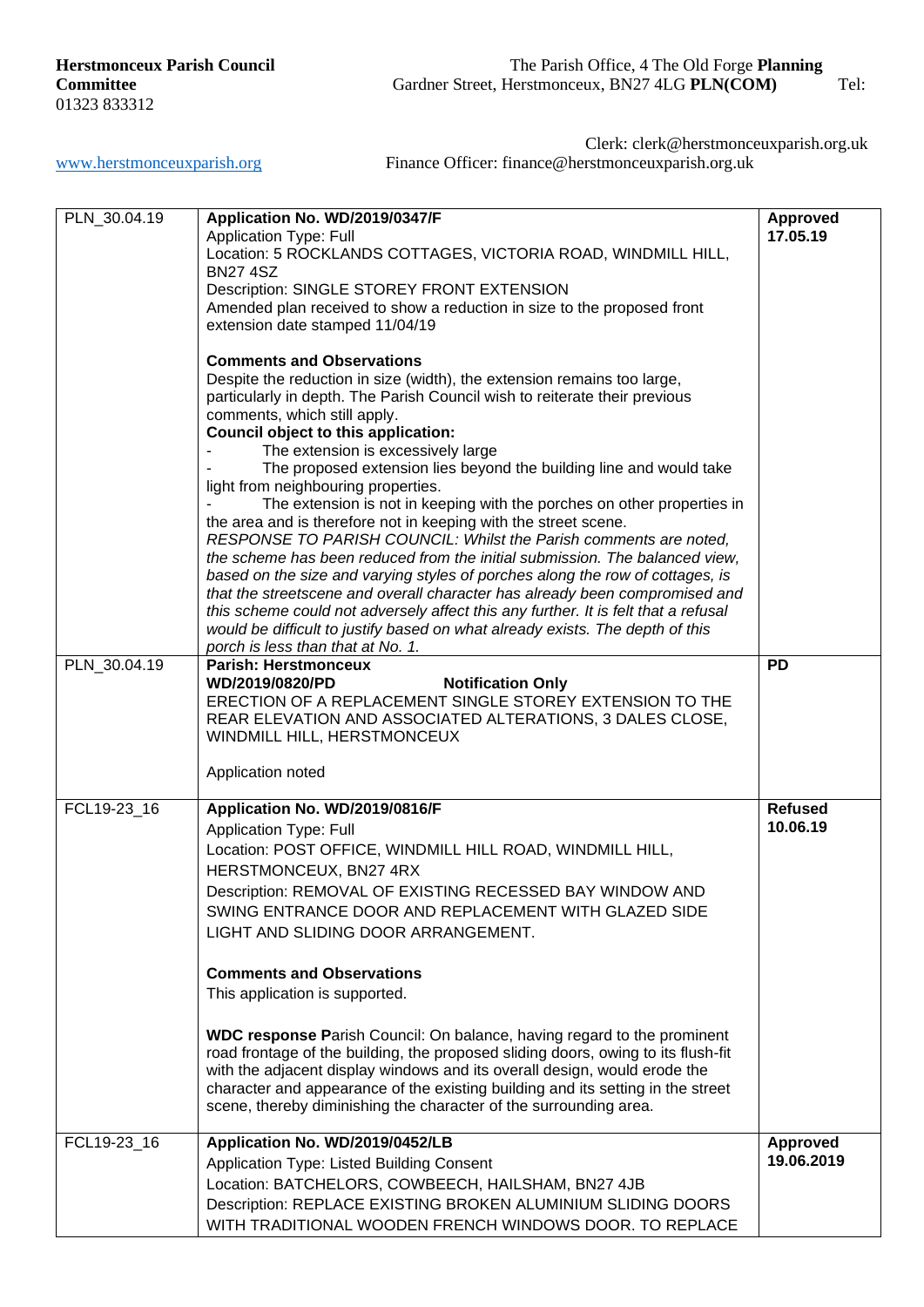|                | 1950'S WOODEN BACK DOOR WITH A GLAZED WINDOW AND WOODEN                         |                 |
|----------------|---------------------------------------------------------------------------------|-----------------|
|                | PANEL.                                                                          |                 |
|                |                                                                                 |                 |
|                | <b>Comments and Observations</b>                                                |                 |
|                | This application is supported.                                                  |                 |
|                |                                                                                 |                 |
| FCL19-23_16    | Application No. WD/2019/0692/F                                                  | <b>Approved</b> |
|                | <b>Application Type: Full</b>                                                   | 20.06.19        |
|                | Location: LITTLE MANOR, MIDDLE WAY, WINDMILL HILL,                              |                 |
|                | HERSTMONCEUX, BN27 4TH                                                          |                 |
|                | Description: REMOVAL OF EXISTING GARAGE. TWO STOREY SIDE                        |                 |
|                | EXTENSION, ERECTION OF DETACHED GARAGE, AND THE ADDITION                        |                 |
|                | OF A FRONT DORMER WITH LOFT CONVERSION                                          |                 |
|                | <b>Comments and Observations</b>                                                |                 |
|                | This application is supported.                                                  |                 |
| FCL19-23_16    | Application No. WD/2019/0637/F                                                  | <b>Refused</b>  |
|                | <b>Application Type: Full</b>                                                   | 17.07.19        |
|                | Location: LAND OFF HAILSHAM ROAD, WINDMILL HILL, BN27 4RS                       |                 |
|                | Description: AGRICULTURAL BUILDING TO ACT AS A CATTLE ISOLATION                 |                 |
|                | UNIT SEPARATE FROM MAIN FARM-YARD.                                              |                 |
|                |                                                                                 |                 |
|                | <b>Comments and Observations</b>                                                |                 |
|                | This application is objected to on the grounds of inaccuracy of application     |                 |
|                | submission and the siting of the building distances.                            |                 |
|                | On Form PA7, the response to question 3k appears to be incorrect as             |                 |
|                | from the plans the proposed building appears to be nearer than 400m             |                 |
|                | to the nearest protected building.                                              |                 |
|                | The proposed building is immediately adjacent to the footway and                |                 |
|                | A271. The path and road are heavily used by horse riders, dog walkers           |                 |
|                | and other pedestrians including school run families. Herstmonceux               |                 |
|                | Parish Council consider the siting of the isolation unit inappropriate.         |                 |
|                |                                                                                 |                 |
|                | A further application would be considered by the Parish Council if in an        |                 |
|                | appropriate siting and position were to be proposed.                            |                 |
| PLN_19.06.08.1 | Application No. WD/2019/0548/F                                                  | <b>Approved</b> |
|                | <b>Application Type: Full</b>                                                   | 17.07.2019      |
|                | Location: LIME END FARM, CHURCH ROAD, FLOWERS GREEN,                            |                 |
|                | HERSTMONCEUX, BN27 1RG                                                          |                 |
|                | Description: CONSTRUCTION OF A CATTLE SHED.                                     |                 |
|                | <b>Comments and Observations:</b>                                               |                 |
|                | This application is supported, subject to the requests made by the Council      |                 |
|                | Engineer and Countryside Officer regarding conditions being imposed to          |                 |
|                | ensure the continuing accessibility of (diverted) Footpath 31b, to remain clear |                 |
|                | and un-obstructed at all times, during and after construction.                  |                 |
| PLN_19.06.08.2 | Application No. WD/2019/0797/F                                                  | Withdrawn       |
|                | <b>Application Type: Full</b>                                                   | 24.07.19        |
|                | Location: COOPERS CROFT NURSERY, HAILSHAM ROAD,                                 |                 |
|                | HERSTMONCEUX, BN27 1QL                                                          |                 |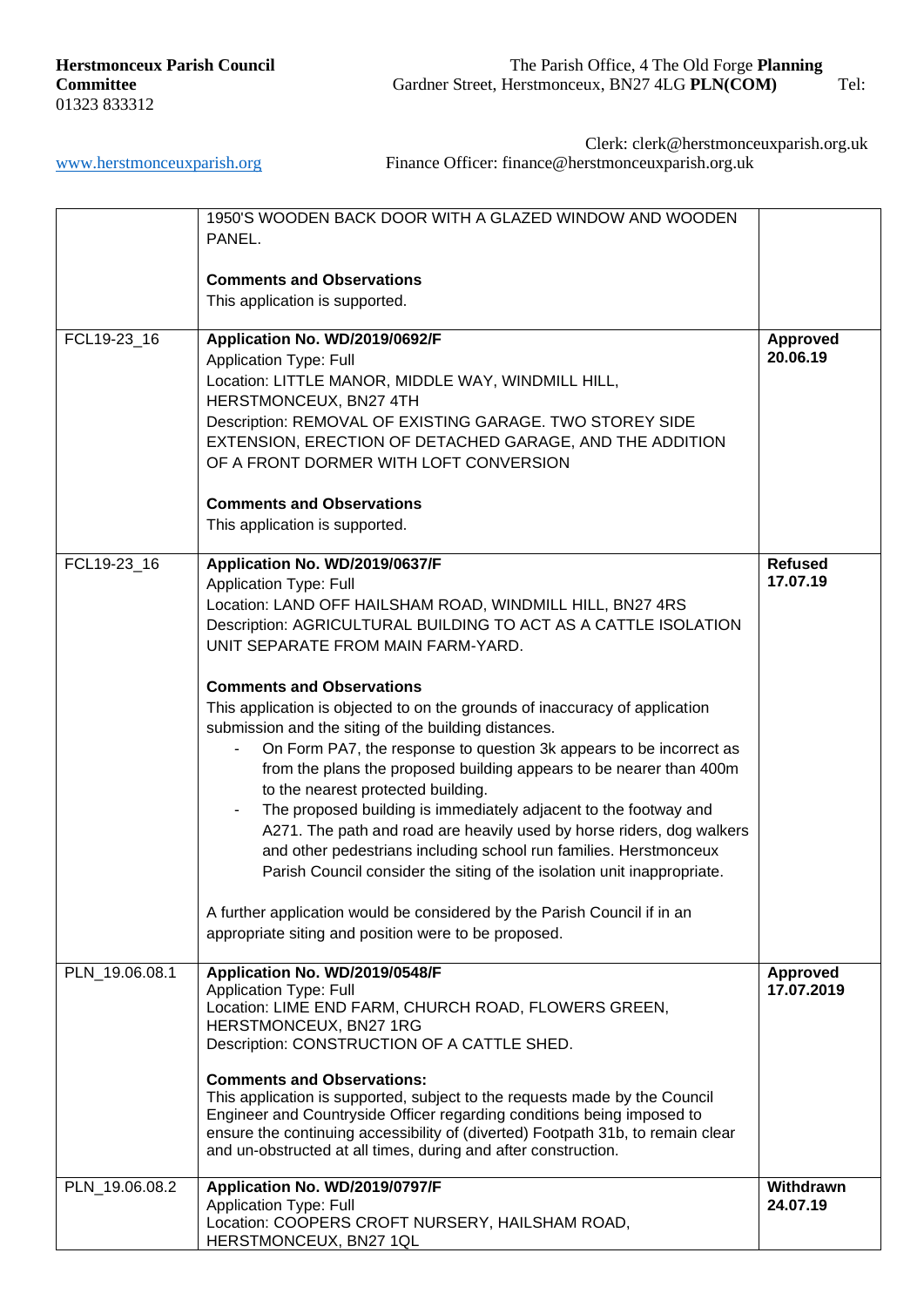| PLN_19.06.08.3 | Description: RE-SITING OF THE PROPOSED NEW DWELLING GRANTED<br>APPROVAL UNDER APPLICATION WD/2016/2542 AND CONSTRUCTION<br>OF DETACHED TWO BAY GARAGE.<br><b>Comments and Observations:</b><br>This application is objected to on the grounds that the re-siting of the new build<br>renders this a new application, not an amendment to existing - which was<br>granted on the basis of the development being as on a brownfield site.<br>Application No. WD/2019/1056/F<br>Application Type: Full<br>Location: MILLERS LODGE, TROLLILOES LANE, COWBEECH,<br>HERSTMONCEUX, BN27 4JG<br>Description: PROPOSED GARDEN ROOM EXTENSION TO REPLACE<br><b>EXISTING ADDITION</b><br><b>Comments and Observations</b><br>This application is supported.                                                                                                                                                                                                                                                                                                                                                                                                                                                                                                                                                                                                                                                                                                                                                                                                                                                                                                                                                                                                                                                                                                                                                                                                                                                                                     | <b>Approved</b><br>18.06.19 |
|----------------|--------------------------------------------------------------------------------------------------------------------------------------------------------------------------------------------------------------------------------------------------------------------------------------------------------------------------------------------------------------------------------------------------------------------------------------------------------------------------------------------------------------------------------------------------------------------------------------------------------------------------------------------------------------------------------------------------------------------------------------------------------------------------------------------------------------------------------------------------------------------------------------------------------------------------------------------------------------------------------------------------------------------------------------------------------------------------------------------------------------------------------------------------------------------------------------------------------------------------------------------------------------------------------------------------------------------------------------------------------------------------------------------------------------------------------------------------------------------------------------------------------------------------------------------------------------------------------------------------------------------------------------------------------------------------------------------------------------------------------------------------------------------------------------------------------------------------------------------------------------------------------------------------------------------------------------------------------------------------------------------------------------------------------------|-----------------------------|
| PLN_19.06.08.4 | Application No. WD/2019/0920/FA<br>Application Type: Full - Non Compliance of Condition<br>Location: LAND AT UNDER ROAD, MAGHAM DOWN, HERSTMONCEUX,<br><b>BN27 1QA</b><br>Description: VARIATION OF CONDITIONS 5 AND 6 OF WD/2018/0106/F (TO<br>CONSTRUCT A REPLACEMENT BARN AT EXISTING EQUINE PROPERTY)<br>IN ORDER TO MAKE CHANGES TO THE LIGHTING, FRONT ELEVATION<br>AND FLOOR LAYOUT AND THE ADDITION OF SOLAR AND SOLAR<br>THERMAL PANELS.<br><b>Comments and Observations:</b><br>Herstmonceux Parish Council had received communication in writing from one<br>parishioner and verbal communication from another, raising concerns with<br>perceived non-compliance of issued conditions for this planning application.<br>Both parishioners were signposted to the Wealden Planning / Enforcement<br>Department.<br>The Parish Council themselves also raise concerns with the current<br>developments and proposed variation of conditions. Until the concerns below<br>are addressed/clarified, the Council cannot offer their support to this<br>application / variation of conditions request:<br>Condition 5<br>The design and access statement offer information about proposed<br>Ť.<br>'security lights are on timers'. Council would like to suggest that<br>security lighting should not be operated by timers. Security light<br>controls are security activated and operate as such, not on a timed<br>basis.<br>Thus a concern arises regarding a potential with this application for<br>use of excessive lighting in strength and times of use. The Parish<br>Council wish for the Planning Authority to consider that potential light<br>pollution in this rural area should not become an issue or a nuisance to<br>neighbouring properties; and that any approved and installed low<br>lighting is in compliance to permissions.<br>Condition 6<br>ij.<br>With regards to the addition of a WC, whilst the Council do not oppose<br>this in principle, the Council would like clarification of the Sewage | Approved<br>18.07.19        |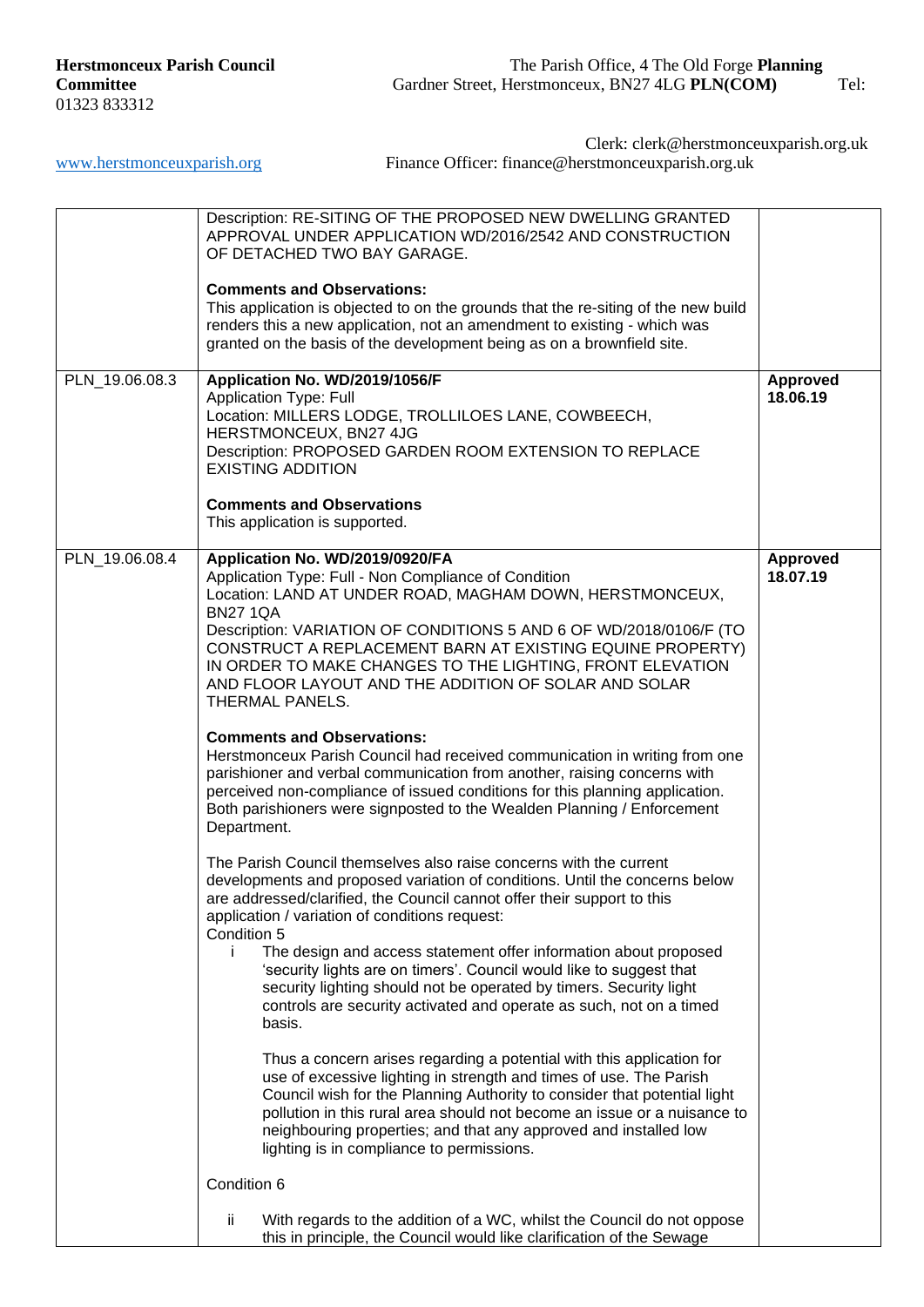[www.herstmonceuxparish.org](http://www.herstmonceuxparish.org/) Finance Officer: finance@herstmonceuxparish.org.uk

Clerk: clerk@herstmonceuxparish.org.uk

|                | arrangement, particularly because the land lies on the edge of<br>RAMSAR site, Pevensey Levels.<br>Council would like it noted that they have concerns about the purpose<br>iii<br>of insulating of the haybarn and the potential combustion dangers that<br>could occur. Hay is known to need ventilation, not insulation.<br>With reference to the Local Planning Authority's Planning Condition 4,<br>iv<br>date of issue 6th April 2018, Herstmonceux Parish Council would like it<br>confirmed that the mention of the WC in the haybarn being necessary<br>for when 'my' clients visit the property is the Agent referring to the<br>applicant.                                                                                                                                                                                                                                                                                                                                                                                                                                                                                                                                                                                                                                                                                                                                                                                                                                                          |                             |
|----------------|----------------------------------------------------------------------------------------------------------------------------------------------------------------------------------------------------------------------------------------------------------------------------------------------------------------------------------------------------------------------------------------------------------------------------------------------------------------------------------------------------------------------------------------------------------------------------------------------------------------------------------------------------------------------------------------------------------------------------------------------------------------------------------------------------------------------------------------------------------------------------------------------------------------------------------------------------------------------------------------------------------------------------------------------------------------------------------------------------------------------------------------------------------------------------------------------------------------------------------------------------------------------------------------------------------------------------------------------------------------------------------------------------------------------------------------------------------------------------------------------------------------|-----------------------------|
| PLN 19.06.08.5 | Application No. WD/2019/0263/F<br><b>Application Type: Full</b><br>Location: NUNNINGHAM FARM, BAGHAM LANE, HERSTMONCEUX, BN27<br>4NB<br>Description: PROPOSED NEW CATTLE SHED. NEW YARD AREA<br>(RETROSPECTIVE). Amended plans received to show New yard area<br>included in scheme (retrospective) date stamped 11/04/19, Amended plans<br>received to include Retrospective new yard area in the scheme.<br><b>Comments and Observations:</b><br>The Parish Council do not approve of retrospective applications in principle,<br>however no planning policy objections to this application are raised.<br>The Parish Council would also like it noted that they have concerns regarding a<br>potential with this application for use of excessive lighting. The Parish Council<br>wish for the Planning Authority to consider that potential light pollution in this<br>rural area should not become an issue.                                                                                                                                                                                                                                                                                                                                                                                                                                                                                                                                                                                              | <b>Approved</b><br>11.10.19 |
| FCL19-23_33.1  | Application No. WD/2019/0731/F<br><b>Application Type: Full</b><br>Location: THE HORSESHOE INN, COMPHURST LANE, WINDMILL HILL,<br>HERSTMONCEUX BN27 4RU<br>Description: DEMOLITION OF THE EXISTING HORSESHOE INN AND<br>PROVISION OF A MIXED USE DEVELOPMENT CONSISTING OF A NEW<br>PUBLIC HOUSE/RESTAURANT/FUNCTION FACILITY WITH ANCILLARY<br>STAFF ACCOMMODATION, VILLAGE GREEN, PUBLIC CAR PARKING AND<br>9 NO. DWELLINGS, TOGETHER WITH ASSOCIATED ACCESSES, CAR<br>PARKING, AMENITY SPACE, LANDSCAPING AND BIN/CYCLE STORAGE.<br>Applicant: Cordage 7 Limited<br>Agent: WYG<br><b>Comments and Observations:</b><br>The Parish Council refers to the Policies of the Herstmonceux Neighbourhood<br>Plan:<br>Policy 2 - Local Green Spaces<br>Policy 4 – Resisting the Loss of Employment Locations<br>Policy 5 - Retail Development in the Parish<br>Notwithstanding the terms of some of the Policies, this application is supported<br>by the Parish Council as the application in its present format maintains<br>in particular employment and loss of retail/public house. However, the support<br>of the application is subject to the following requests to the Local Planning<br>Authority. That:<br>A Section 106 condition or a similar legally binding restriction is<br>$\bullet$<br>imposed on the site or on any planning approval for this site that the<br>proposed Public House remains on any current, or future, approved<br>plans. The Parish Council would strongly resist under its | Withdrawn<br>18.07.19       |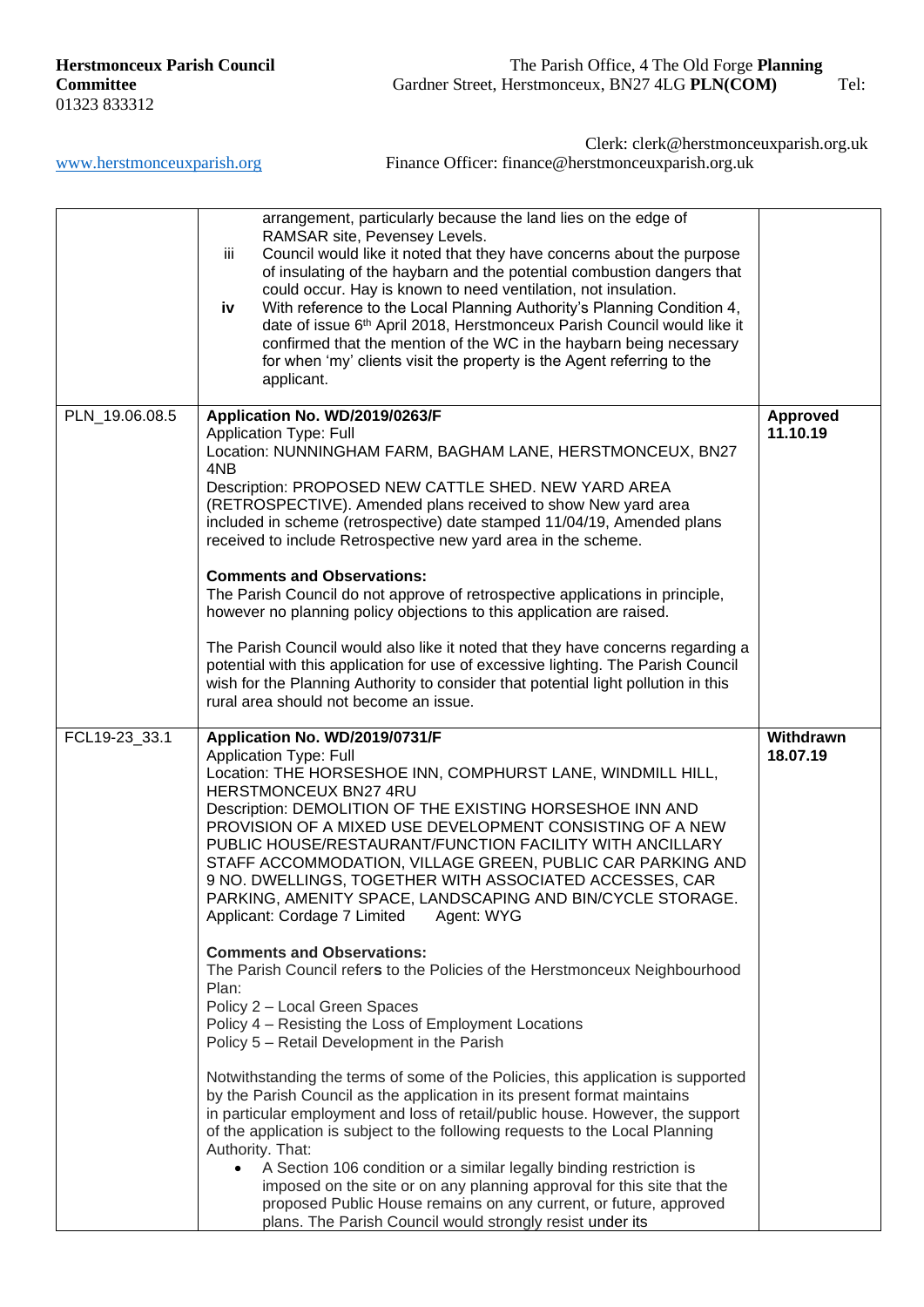Clerk: clerk@herstmonceuxparish.org.uk

[www.herstmonceuxparish.org](http://www.herstmonceuxparish.org/) Finance Officer: finance@herstmonceuxparish.org.uk

|                       | Neighbourhood Plan Policies, any attempt in the future to convert the<br>proposed Public House to residential use.<br>Posey Green becomes a designated village green or is transferred to<br>$\bullet$<br>the ownership of Herstmonceux Parish Council so it can be protected.<br>Visitor and resident parking proposals are further considered within the<br>$\bullet$<br>requirement for Posey Green to become a recognised Green Space<br>within the parish.<br>Appropriate Highways measures are considered within the site<br>$\bullet$<br>entrance and parking arrangements, to ensure safe visibility from the<br>exit in Comphurst Lane and triangle onto the A271                                                                                                                                                                                                                                                                                                                                                                                                                                                                                                                                                                                                                                                                                                                                                                                                                 |                             |
|-----------------------|--------------------------------------------------------------------------------------------------------------------------------------------------------------------------------------------------------------------------------------------------------------------------------------------------------------------------------------------------------------------------------------------------------------------------------------------------------------------------------------------------------------------------------------------------------------------------------------------------------------------------------------------------------------------------------------------------------------------------------------------------------------------------------------------------------------------------------------------------------------------------------------------------------------------------------------------------------------------------------------------------------------------------------------------------------------------------------------------------------------------------------------------------------------------------------------------------------------------------------------------------------------------------------------------------------------------------------------------------------------------------------------------------------------------------------------------------------------------------------------------|-----------------------------|
| 13.2<br>FCL19-23_33.2 | Application No. WD/2019/1108/F<br><b>Application Type: Full</b><br>Location: 2 CHESTNUT COTTAGES, WEST END, HERSTMONCEUX, BN27<br>4NZ<br>Description: REPLACEMENT OF A LEAN-TO UTILITY ROOM, SINGLE<br>STOREY REAR EXTENSION, SIDE EXTENSION, COVERED PORCH AND A<br>LOFT CONVERSION WITHIN THE EXISTING ROOF.<br><b>Comments and Observations:</b><br>The Parish Council object to this application for the reasons set out below:<br>The proposed fold out balcony Velux roof light is considered<br>$\bullet$<br>disproportionately large and Council raised concerns that this would<br>impinge on the privacy of the neighbouring property.<br>Council note the statement at 8.1 of the Design and Access Statement,<br>$\bullet$<br>however, concerns remain that the extension to the side could impact<br>on the available space to park in the driveway, thus increasing the<br>need for roadside parking.<br>Further investigation as to the need for a bat survey could be<br>$\bullet$<br>considered and any findings taken into account prior to approval.<br>WDC response - PC comments are noted, however, with the exception of the<br>side extension, the other additions are considered to meet the criteria for<br>permitted development, not requiring planning permission and the side<br>extension is not considered to adversely impact the adjoining property. A bat<br>survey has been received and concludes that there are no roosting bats in the<br>property. | <b>Approved</b><br>05.09.19 |
| 13.3<br>FCL19-23_33.3 | Application No. WD/2019/0967/F<br>Application Type: Full<br>Location: THE OLD BAKERY, GARDNER STREET, BN27 4LE<br>Description: CHANGE OF USE TO RESIDENTIAL (C3) TO CREATE THREE<br>FLATS, AND ASSOCIATED EXTENSIONS AND ALTERATIONS<br>Applicant: Owen<br>Agent: G.M.MOORE & ASSOCIATES4<br><b>Comments and Observations:</b><br>Herstmonceux Parish Council object to this planning application and refer to<br>their comments to Planning Application WD/2018/2475/F.<br>The comments are reiterated.<br>The plans present an over development of this site.<br>The parking proposals are un-satisfactory. It is unrealistic to expect<br>residents to use a public car park which is not licenced for 24-hour parking.                                                                                                                                                                                                                                                                                                                                                                                                                                                                                                                                                                                                                                                                                                                                                                 | <b>Refused</b><br>26.07.19  |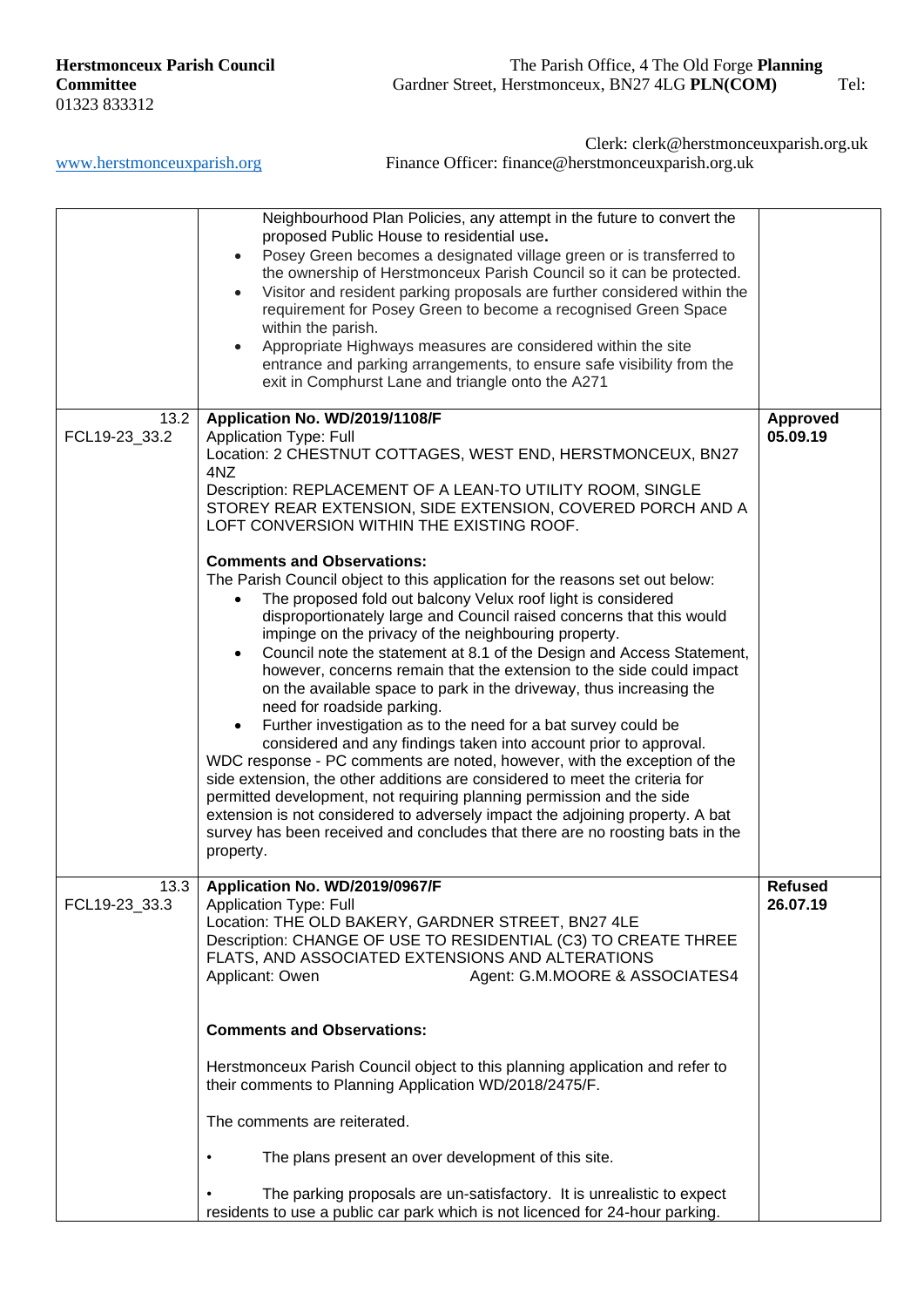|                       | The drawn plans are disingenuous as they show parking on land that is not<br>part of the site.                                                                                                                                                                                                                                                                                                                                                                                                                                                                                                                                                                               |                             |
|-----------------------|------------------------------------------------------------------------------------------------------------------------------------------------------------------------------------------------------------------------------------------------------------------------------------------------------------------------------------------------------------------------------------------------------------------------------------------------------------------------------------------------------------------------------------------------------------------------------------------------------------------------------------------------------------------------------|-----------------------------|
|                       | The Herstmonceux Parish Neighbourhood Plan has been in effect for<br>the purposes of Planning Applications since the successful referendum on the<br>3rd May, 2018. The change of use of the building from an industrial to<br>residential is in direct conflict of Policy 4 of the Plan, Resisting the loss of<br>Employment Locations, specifically that it has not been demonstrated that<br>there is 'no longer a market for  an alternative type of employment use, as<br>proven by independent evidence'. This application reduces future employment<br>site potential in the Parish.                                                                                  |                             |
|                       | The Parish Council also refer to the statements made by the Planning Officer<br>in the former planning application for this site that reference conflict with Saved<br>Policies EN27, TR3 and TR16 of the adopted Wealden Local Plan 1998,<br>Spatial Planning Objectives SPO12, SPO13 and Policy WCS14 of the adopted<br>Wealden Core Strategy Local Plan 2013, Policy 4 and Policy 12 of the<br>Herstmonceux Neighbourhood Plan, coupled with the requirements of<br>paragraphs 8, 11, 80, 108, 110, 124 and 127 of the National Planning Policy<br>Framework 2018, and emerging Policies INF4, EC1, HG11 and BED1 of the<br>draft proposed submission Wealden Local Plan. |                             |
| 13.4<br>FCL19-23_33.4 | Application No. WD/2019/1140/F<br>Location: 4 FERNDALE, HAILSHAM ROAD, HERSTMONCEUX, BN27 4JU<br>Description: TWO STOREY EXTENSION AND LOFT CONVERSION                                                                                                                                                                                                                                                                                                                                                                                                                                                                                                                       | <b>Approved</b><br>16.07.19 |
|                       | <b>Comments and Observations:</b><br>This application is supported                                                                                                                                                                                                                                                                                                                                                                                                                                                                                                                                                                                                           |                             |
|                       |                                                                                                                                                                                                                                                                                                                                                                                                                                                                                                                                                                                                                                                                              |                             |
| PLN_19.07.05          | Application No. WD/2019/1253/F<br><b>Application Type: Full</b><br>Location: 2 & 3 ROCKLANDS COTTAGES, VICTORIA ROAD, WINDMILL<br>HILL, BN27 4SZ<br>Description: REPLACEMENT FRONT PORCHES.                                                                                                                                                                                                                                                                                                                                                                                                                                                                                  | <b>Approved</b><br>27.08.19 |
|                       | <b>Comments and Observations:</b><br>This application is supported. It is regarded as improvement to the properties.                                                                                                                                                                                                                                                                                                                                                                                                                                                                                                                                                         |                             |
| PLN_19.07.05          | Application No. WD/2019/1299/F<br><b>Application Type: Full</b><br>Location: 1 & 2 WAVERN COTTAGES, CRICKETING LANE,<br>HERSTMONCEUX, BN27 1QL<br>Description: TWO STOREY SIDE EXTENSION WITH ASSOCIATED<br>INTERNAL ALTERATIONS.                                                                                                                                                                                                                                                                                                                                                                                                                                            | <b>Approved</b><br>09.08.19 |
|                       | <b>Comments and Observations:</b><br>This application is supported.                                                                                                                                                                                                                                                                                                                                                                                                                                                                                                                                                                                                          |                             |
|                       | The Parish Council is pleased to see that their comments regarding the<br>suggested use of obscure glass has been noted and request that the use of<br>the obscured glass is set as a condition of any planning approval.                                                                                                                                                                                                                                                                                                                                                                                                                                                    |                             |
| PLN_19.07.05          | Application No. WD/2019/0548/F<br><b>Application Type: Full</b><br>Location: LIME END FARM, CHURCH ROAD, FLOWERS GREEN,<br>HERSTMONCEUX, BN27 1RG<br>Description: Re-consult for the amended description.CONSTRUCTION OF A<br>CATTLE SHED AND FOOTPATH DIVERSION Re-consult for the amended                                                                                                                                                                                                                                                                                                                                                                                  | <b>Approved</b><br>17.07.19 |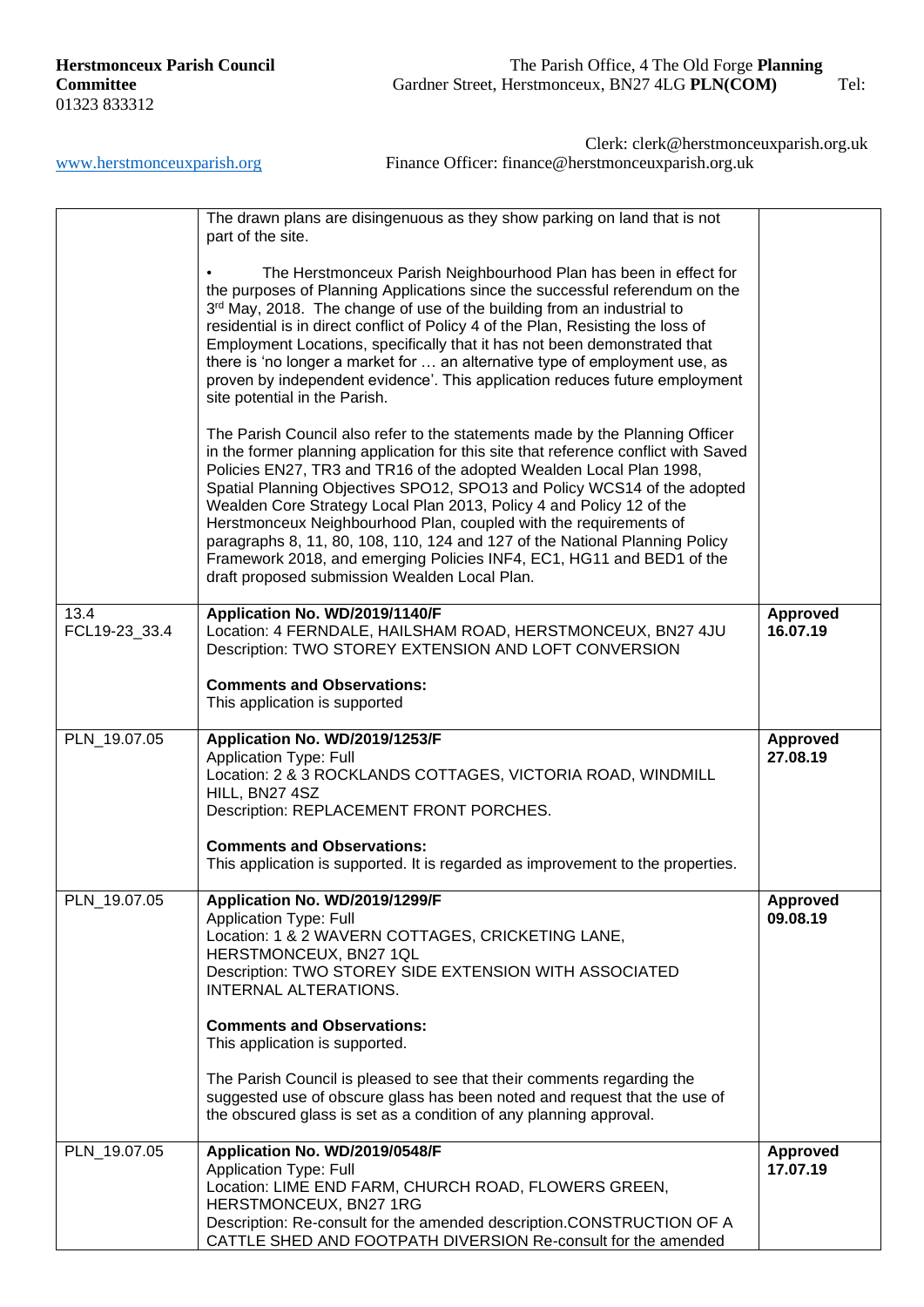[www.herstmonceuxparish.org](http://www.herstmonceuxparish.org/) Finance Officer: finance@herstmonceuxparish.org.uk

Clerk: clerk@herstmonceuxparish.org.uk

|                       | description of CONSTRUCTION OF A CATTLE SHED AND FOOTPATH<br>DIVERSION.                                                                                                                                                                                                                                                                                                                                                                                                                                                                                                                                                                                                                                                                    |                             |
|-----------------------|--------------------------------------------------------------------------------------------------------------------------------------------------------------------------------------------------------------------------------------------------------------------------------------------------------------------------------------------------------------------------------------------------------------------------------------------------------------------------------------------------------------------------------------------------------------------------------------------------------------------------------------------------------------------------------------------------------------------------------------------|-----------------------------|
|                       | <b>Comments and Observations:</b><br>This amended application is supported, subject to the requests made by the<br>Council Engineer and Countryside Officer regarding conditions being imposed<br>to ensure the continuing accessibility of (diverted) Footpath 31b, to remain<br>clear and un-obstructed at all times, during and after construction.                                                                                                                                                                                                                                                                                                                                                                                     |                             |
| FCL19-23_51.1         | Application No. WD/2019/1108/F<br><b>Application Type: Full</b><br>Location: 2 CHESTNUT COTTAGES, WEST END, BN27 4NZ<br>Description: Amended plans revising the vertical boarding on the side<br>extension to horizontal boarding. REPLACEMENT OF A LEAN-TO UTILITY<br>ROOM, SINGLE STOREY REAR EXTENSION, SIDE EXTENSION,<br>COVERED PORCH AND A LOFT CONVERSION WITHIN THE EXISTING<br>ROOF. Amended plans revising the vertical boarding on the side extension to<br>horizontal boarding. Plans received 1st July 2019.<br><b>Comments and Observations</b><br>The Parish Council's previous comments still apply, however, there are no<br>objections to the amended plans that revise the vertical boarding to horizontal<br>boarding | <b>Approved</b><br>05.09.19 |
| 11.2<br>FCL19-23_51.2 | Application No. WD/2019/1087/F<br><b>Application Type: Full</b><br>Location: LAND TO THE WEST OF 5 OLD SCHOOL HOUSE<br>COMPHURST LANE, WINDMILL HILL, HERSTMONCEUX, BN27 4RU<br>Description: CHANGE OF USE OF FORMER CATTLE YARD TO<br>RESIDENTIAL TO FORM PARKING AREA FOR 5 SCHOOL HOUSE PLACE<br>AND CONSTRUCTION OF NEW ONE-BEDROOM DWELLING WITH CAR<br>PARKING.                                                                                                                                                                                                                                                                                                                                                                      | No decision<br>to date      |
|                       | <b>Comments and Observations</b>                                                                                                                                                                                                                                                                                                                                                                                                                                                                                                                                                                                                                                                                                                           |                             |
|                       | This application is objected to.                                                                                                                                                                                                                                                                                                                                                                                                                                                                                                                                                                                                                                                                                                           |                             |
|                       | Council note that although this new one-bedroom dwelling does present an<br>opportunity for down-sizing, the application does not comply with the policies of<br>the Herstmonceux Parish Neighbourhood Plan:                                                                                                                                                                                                                                                                                                                                                                                                                                                                                                                               |                             |
|                       | Policy 1, Spatial Planning Principles for the Parish, requires that proposals<br>deliver sustainable development which improves the<br>environmental, social and economic conditions in the area, in<br>particular those that meet local need and deliver community benefit.                                                                                                                                                                                                                                                                                                                                                                                                                                                               |                             |
|                       | The siting of the new dwelling does not fall on the original footing which<br>discounts it under the Permitted Development ruling, therefore, the Parish<br>Council regard this application as backland development which does not meet<br>the criteria for sustainable development.                                                                                                                                                                                                                                                                                                                                                                                                                                                       |                             |
|                       | Policy 13 Windfall sites. This application falls outside of the development<br>boundary. Additionally, there is considered insufficient space for provision of<br>amenities for an individual dwelling                                                                                                                                                                                                                                                                                                                                                                                                                                                                                                                                     |                             |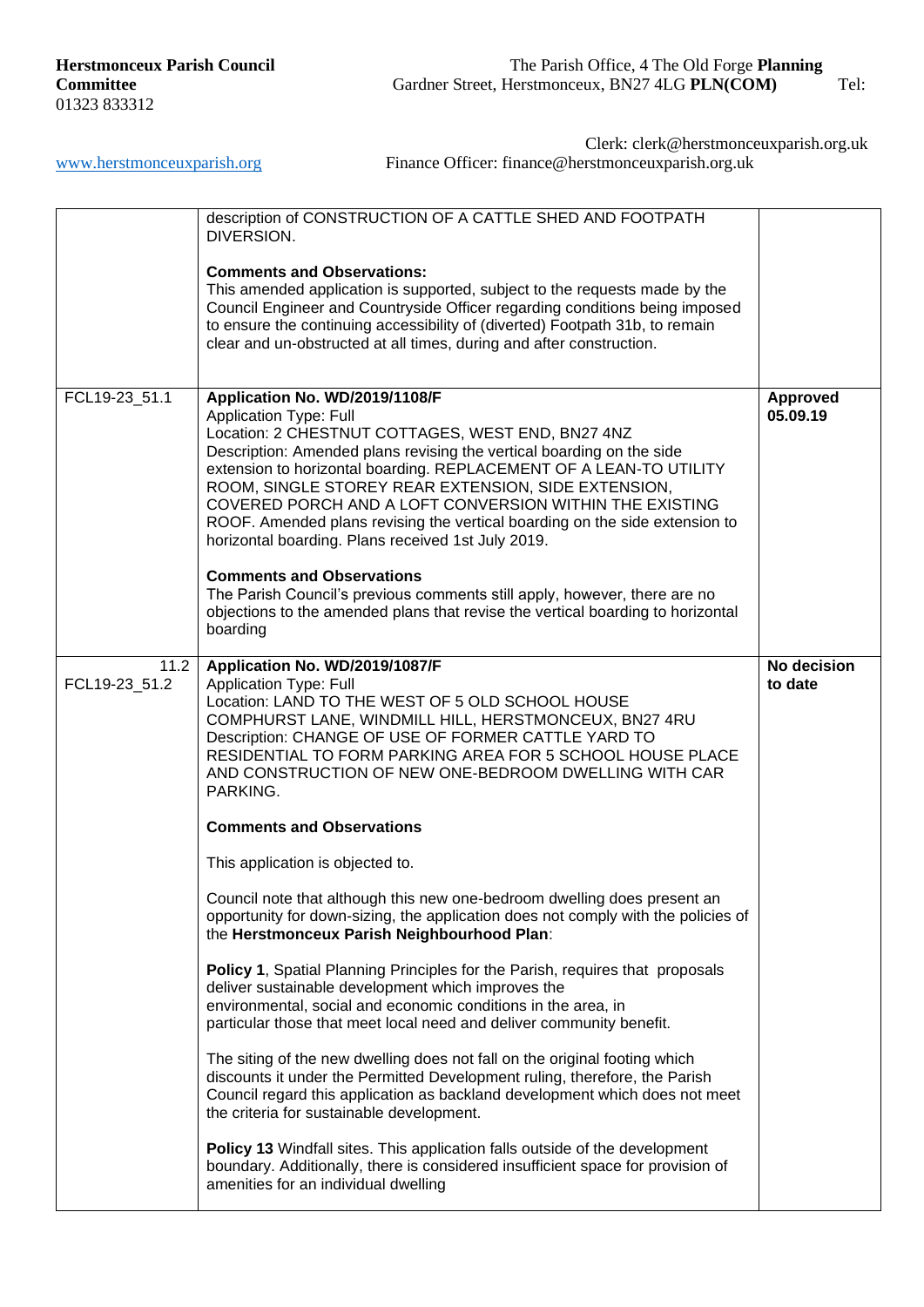|              | If planning permission should be granted by the Local Authority, Herstmonceux<br>Parish Council would like to request a s106 condition be imposed that the new<br>building is tied to the main building.                                                                                                                                                                                                                                                                                                                                                                                                                                                                                                                                                                                                                                |                             |
|--------------|-----------------------------------------------------------------------------------------------------------------------------------------------------------------------------------------------------------------------------------------------------------------------------------------------------------------------------------------------------------------------------------------------------------------------------------------------------------------------------------------------------------------------------------------------------------------------------------------------------------------------------------------------------------------------------------------------------------------------------------------------------------------------------------------------------------------------------------------|-----------------------------|
| PLN_19.08.06 | Application No. WD/2019/1372/FA Application Type: Full - Non Compliance<br>of Condition<br>Location: BLACKFORD FARM, CINDERFORD LANE, HELLINGLY, BN27 4HL<br>Description: MINOR MATERIAL AMENDMENT TO WD/2018/1149/F<br>(ALTERATIONS TO AN EXISTING RESIDENTIAL OUTBUILDING 'OAST<br>HOUSE BARN' AND COMPRISING INCORPORATION OF THE GROUND<br>FLOOR, NEW CLADDING, NEW FENESTRATION, NEW INTERNAL WALLS<br>AND NEW STAIRCASE WITH ALL NEW SERVICES. MINOR ALTERATIONS<br>TO THE 'GAMES BARN' COMPRISING NEW FENESTRATION, NEW<br>STAIRCASE AND LANDING INTERNALLY. NEW HARD LANDSCAPING TO<br>THE SOUTH-EAST SIDE OF BOTH OUTBUILDINGS). VARIATION OF<br>CONDITION 4 IN ORDER TO ADD GLAZED DOORS. Applicant: Mr R Emslie<br>Agent: Oakland Vale Ltd.                                                                                  | <b>Approved</b><br>27.08.19 |
|              | <b>Comments and observations.</b><br>Herstmonceux Parish Council supports this application, the previous<br>comments are still withstanding. All were in favour.                                                                                                                                                                                                                                                                                                                                                                                                                                                                                                                                                                                                                                                                        |                             |
| PLN_19.08.06 | Application No. WD/2019/1467/LB Application Type: Listed Building Location:<br>BLACKFORD FARM, CINDERFORD LANE, HELLINGLY BN27 4HL<br>Description: ALERATIONS TO AN EXISTING RESIDENTIAL OUTBUILDING<br>'OAST HOUSE BARN' COMPRISING INCORPORATION OF THE GROUND<br>FLOOR, NEW CLADDING, NEW FENESTRATION, NEW INTERNAL WALLS<br>AND NEW STAIRCASE WITH ALL NEW SERVICES. MINOR ALTERATIONS<br>TO THE 'GAMES BARN' COMPRISING NEW FENESTRATION, NEW<br>STAIRCASE LANDING INTERNALLY. NEW HARD LANDSCAPING TO THE<br>SOUTH-EAST SIDE OF BOTH OUTBUILDINGS (AMENDMENT TO<br>PREVIOUSLY APPROVED REF. WD/2018/1150/LB FOR CHANGE TO<br>FENESTRATION). Applicant: Mr R Emslie Agent: Oakland Vale Ltd Comments<br>and observations. Herstmonceux Parish Council supports this application, the<br>previous comments are still withstanding. | Approved<br>27.08.19        |
| PLN_19.08.06 | Application No. WD/2019/1407/F Application Type: Full Expiry date for<br>comments: 6 August 2019 (extension given until 7th August) Case Officer:<br>Sally Simpson Tel: 01892 602551 Location: ORCHARDS END, STUNTS<br>GREEN, HERSTMONCEUX, BN27 4PR Description: PROPOSED 1 1/2<br>STOREY SIDE EXTENSION, ALONG WITH SINGLE STOREY REAR<br>EXTENSION TO FORM ENLARGED GARAGE, OPEN PLAN KITCHEN AND<br>LIVING, ADDITIONAL BEDROOMS. ADDITIONAL DORMER WINDOWS TO<br>REAR AND FRONT ROOFLINE - 3M DEEP RAISED TERRACE Applicant: Mr<br>& Mrs M Willoughby Agent: Draft 2 Design Ltd This item was moved to the first<br>item on planning applications. The Chairman closed the meeting to allow<br>members of the public to address the Planning Committee.                                                                             | Withdrawn<br>18.09.19       |
|              | Members of the public raised their objections based on the following; - The<br>raised patio proposed, lack of privacy. - Overlooking into neighbouring<br>property, - suggest lowering of the patio. - Height dues to tiles. The Chairman<br>reopened the meeting.                                                                                                                                                                                                                                                                                                                                                                                                                                                                                                                                                                      |                             |
|              | <b>Comments and observations.</b><br>Herstmonceux strongly objects to this application for the following reasons: -<br>Proximity to neighbouring property; - Lack of size and scale on the plans; -<br>Loss of privacy for neighbouring properties; - Over development for the site; -                                                                                                                                                                                                                                                                                                                                                                                                                                                                                                                                                  |                             |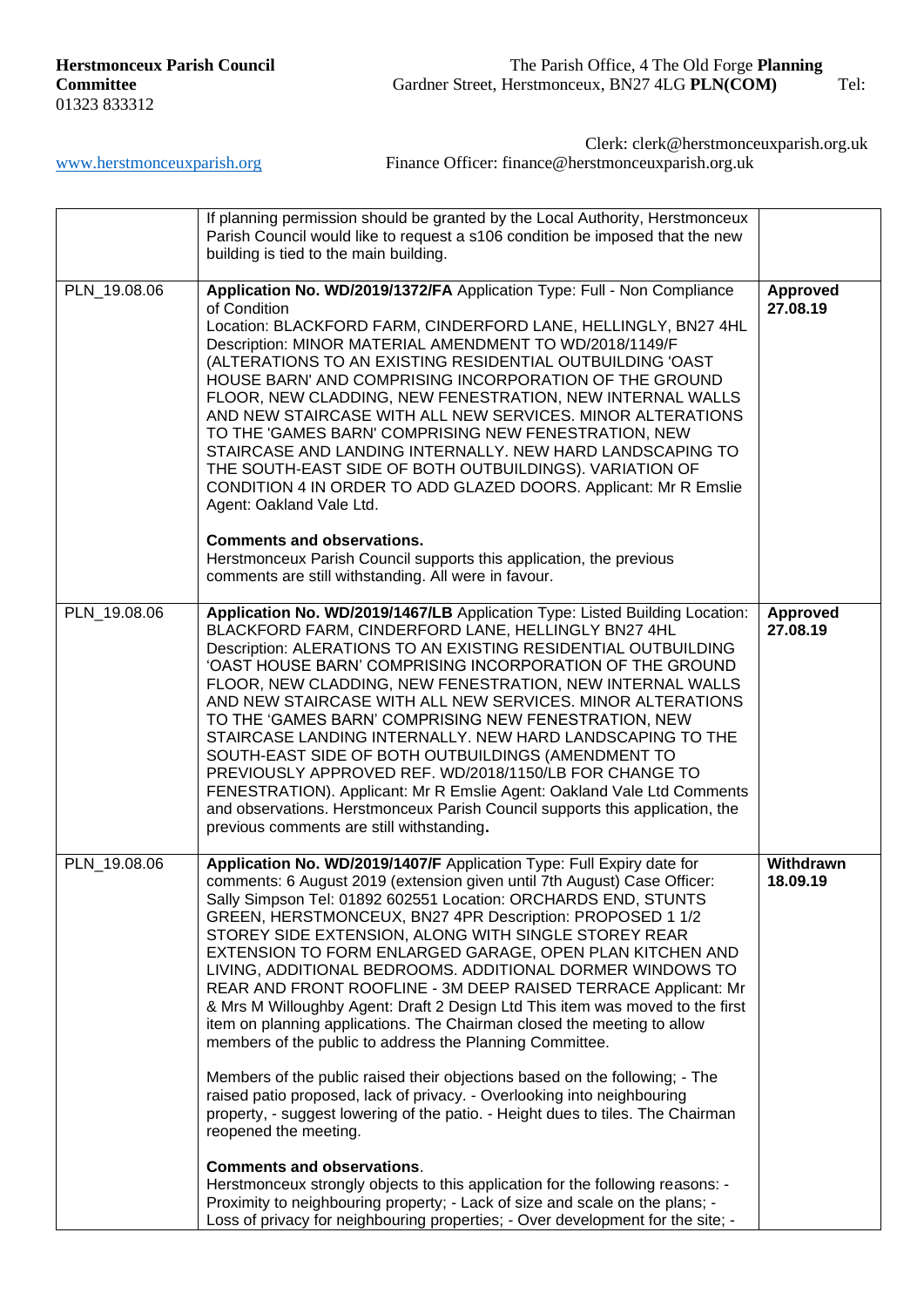|                | Excessively large for area; - The raised patio enabling neighbours to see into<br>neighbouring property;                                                                                                                                                                                                                                                                                                                                                                                                                                                                                                                                                                                                                                                                                                                                                                                                                                                                                                                                                                                         |                             |
|----------------|--------------------------------------------------------------------------------------------------------------------------------------------------------------------------------------------------------------------------------------------------------------------------------------------------------------------------------------------------------------------------------------------------------------------------------------------------------------------------------------------------------------------------------------------------------------------------------------------------------------------------------------------------------------------------------------------------------------------------------------------------------------------------------------------------------------------------------------------------------------------------------------------------------------------------------------------------------------------------------------------------------------------------------------------------------------------------------------------------|-----------------------------|
|                | - There is a lack of an ecology survey as part of the application; - There is no<br>way round the oil tank which poses a fire risk; - Intrusive on both adjacent<br>properties. - Implications on services particularly sewage, - Access to drainage<br>being under the patio restricting access All were in favour.                                                                                                                                                                                                                                                                                                                                                                                                                                                                                                                                                                                                                                                                                                                                                                             |                             |
|                | All were in favour. Herstmonceux Parish Council would like the Ward<br>Councillor to call this application in, for this application to be considered by<br>Planning Committee South and not Officer determination.                                                                                                                                                                                                                                                                                                                                                                                                                                                                                                                                                                                                                                                                                                                                                                                                                                                                               |                             |
| PLN_19.08.06   | Application No. WD/2019/0975/F<br><b>Application Type: Full</b><br>Location: WISTERIA PLACE, COWBEECH HILL, HERSTMONCEUX, BN27<br>4JA Description: ONE HOLIDAY LET UNIT AND ONE AGRICULTURAL<br>BUILDING Applicant: Mr & Mrs Davies Agent: Baker Architectural Ltd<br>Comments and observations. Herstmonceux have no objections on the proviso<br>that the previous conditions re- imposed remain in place as previously<br>considered under reference WD/2018/2115.                                                                                                                                                                                                                                                                                                                                                                                                                                                                                                                                                                                                                            | <b>Approved</b><br>06.09.19 |
| PLN_19.08.06   | Application No. WD/2019/1206/F<br><b>Application Type: Full</b><br>Location: LAND ADJOINING 2 THE FIRS, WEST END, BN27 4NY<br>Description: FULL PLANNING APPLICATION FOR THE INSTALLATION OF<br>SOLAR PANELS ON THE ROOF OF A DETACHED HOUSE (APPROVED<br>THROUGH WD/2018/2623) INCLUDING THE FOLLOWING CHANGES: -<br>REMOVAL OF REAR FACING KITCHEN WINDOW; - REMOVAL OF SIDE<br>FACING KITCHEN DOOR; - REMOVAL OF WINDOW ADJACENT TO<br>FRONT DOOR; AND - ADJUSTMENT OF FRONT AND REAR ROOFLIGHTS<br>AND REAR DORMER POSITIONS TO SUIT SOLAR PANELS. Clir Kenward<br>and Cllr Stewart left the meeting at 7.55pm. Comments and observations.<br>Herstmonceux Parish Council were unable to comment as there was no<br>amended plan/drawings to comment on. Concerns were raised regarding the<br>positioning of the Dorma windows. All in Favour.                                                                                                                                                                                                                                              | Withdrawn<br>16.08.19       |
| PLN_19.08.17.1 | Application No. WD/2019/1332/MRM<br>Application Type: Major Application - Reserved Matters<br>Expiry date for comments: 28 August 2019<br>Case Officer: Ralph Forder Tel: 01892 602496<br>Location: LAND ADJACENT TO GEO COLLINS HONDA, HERSTMONCEUX<br>SERVICE STATION, HAILSHAM ROAD, HERSTMONCEUX, BN27 4JU<br>Description: RESERVED MATTERS PURSUANT TO OUTLINE PERMISSION<br>WD/2016/2096/MAO (OUTLINE APPLICATION FOR THE ERECTION OF 17<br>DWELLINGHOUSES, INCLUDING ACCESS AND AFFORDABLE HOUSING).<br>Applicant: Mr Peter Collins Agent: CKA Architectural Cons. Ltd<br><b>Comments and Observations:</b><br>Herstmonceux Parish Council have no objections to these Reserved Matters,<br>acknowledging the more sympathetic layout as a much-improved plan.<br>However, Herstmonceux Parish Council would like the following points noted:<br>The Parish Council agree with the comments and further information<br>requests within the report from the Pevensey and Cuckmere Water Level<br>Management Board regarding the surface water management (and treated<br>sewage effluent). | <b>Approved</b><br>08.11.19 |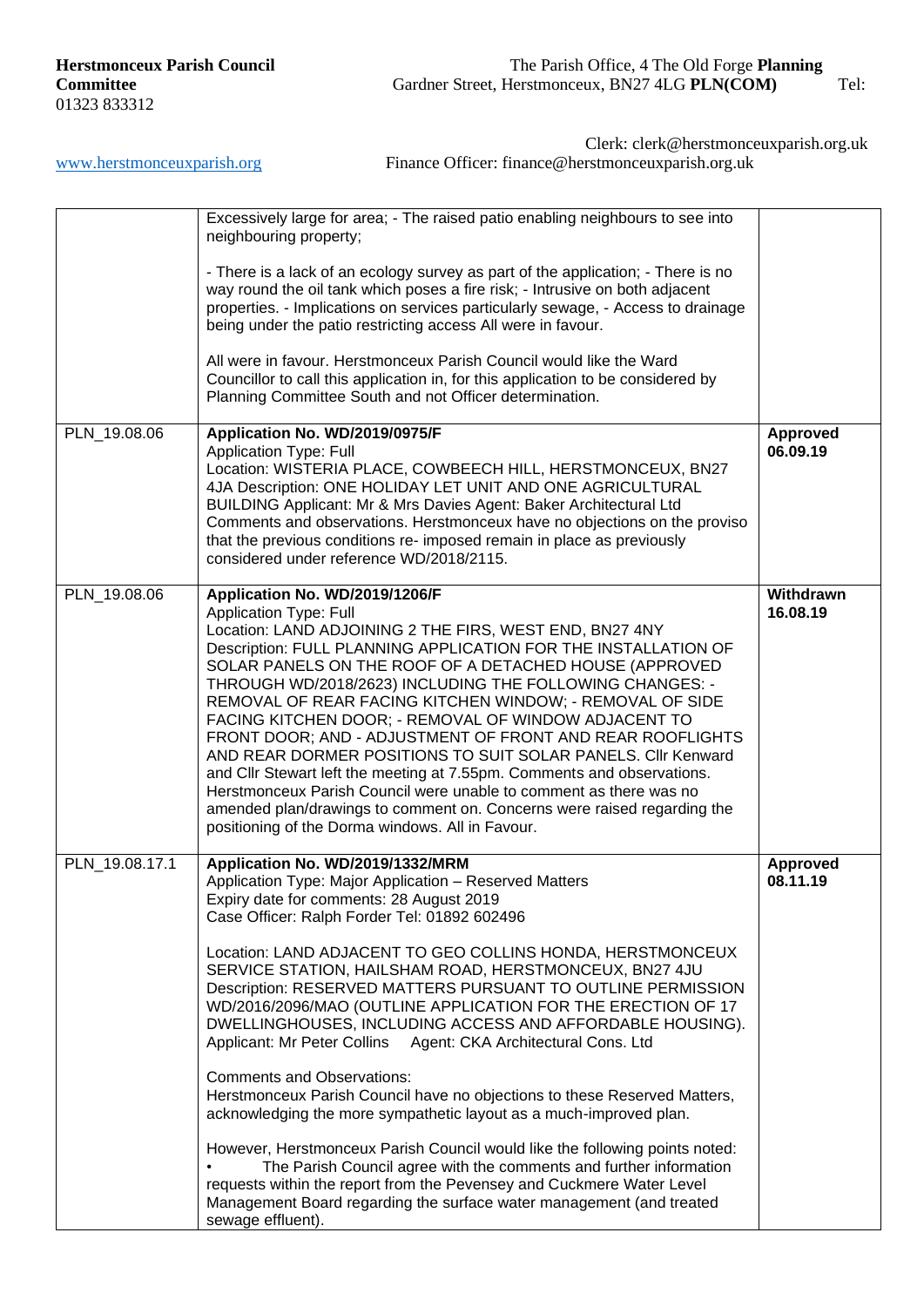|                | The proposals for a substantial hedge to provide screening between<br>the North East boundary and the Ferndale Cottages (Design and Access<br>Statement, 2.9) must, rather than could, be enhanced. Council wish to see the<br>screening extended as far as possible (whilst maintaining safe visibility splay)<br>to the entrance of the access road.<br>The Reserved Matters show the layout of trees and hedgerow for the<br>provision of green space. The retention of this green space must not be<br>compromised in any future amendments to plans.<br>The Parish Council raised concerns with the information in Design and<br>Access Statement, 7.17. Clarification is needed regarding future ownership of<br>the ancient woodland and buffer zone. It is imperative for the people of the<br>Parish to be assured of the provision of acceptable and responsible<br>arrangements for the retention and maintenance of the buffer zone, and how<br>this will be regulated.<br>All were in favour. |                             |
|----------------|------------------------------------------------------------------------------------------------------------------------------------------------------------------------------------------------------------------------------------------------------------------------------------------------------------------------------------------------------------------------------------------------------------------------------------------------------------------------------------------------------------------------------------------------------------------------------------------------------------------------------------------------------------------------------------------------------------------------------------------------------------------------------------------------------------------------------------------------------------------------------------------------------------------------------------------------------------------------------------------------------------|-----------------------------|
| PLN_19.08.17.2 | Application No. WD/2019/1656/F<br><b>Application Type: Full</b><br>Expiry date for comments: 4 September 2019<br>Case Officer: Laura Field Tel: 01892 602515<br>Location: COOPERS CROFT NURSERY, HAILSHAM RD, BN27 1QL<br>Description: MODIFICATIONS TO EXISTING PLANNING APPROVAL UNDER<br>APP WD/2016/2542 INC CONSTRUCTION OF DETACHED TWO BAY<br><b>GARAGE</b><br><b>Comments and Observations:</b><br>There are no objections to the alterations.<br>All were in favour                                                                                                                                                                                                                                                                                                                                                                                                                                                                                                                               | <b>Approved</b><br>03.10.19 |
| FCL19-08_68    | Application No. WD/2019/1354/F<br><b>Application Type: Full</b><br>Location: 6 HIGHVIEW CLOSE, WINDMILL HILL, BN27 4TR<br>Description: DEMOLITION OF EXISTING CONSERVATORY AND<br>CONSTRUCTION OF NEW SINGLE STOREY EXTENSION.<br>Applicant: Mr & Mrs C Hagues Agent: Mr Richard Sprange<br><b>Comments and Observations</b><br>There are no objections, the Parish Council regard the applications as<br>an improvement to the site.                                                                                                                                                                                                                                                                                                                                                                                                                                                                                                                                                                      | <b>Approved</b><br>25.09.19 |
| FCL19-08_68    | Application No. WD/2019/1558/F<br><b>Application Type: Full</b><br>Location: THE WELCOME STRANGER, CHAPEL ROW,<br>HERSTMONCEUX, BN27 1RE<br>Description: PROPOSED ALTERATIONS AND EXTENSIONS<br>INCLUDING SIDE AND REAR EXTENSIONS AND CONVERSION OF<br><b>OUTBUILDING</b><br><b>Comments and Observations</b><br>Discussion identified some considerations of overdevelopment of the<br>site and the plans not in keeping with surrounding buildings or local street<br>scene. Others suggested that plans the made an improvement to the site.<br>It was agreed to submit no objections to this application, subject to<br>there being sufficient provision for parking within the plans.                                                                                                                                                                                                                                                                                                                | Approved<br>02.09.19        |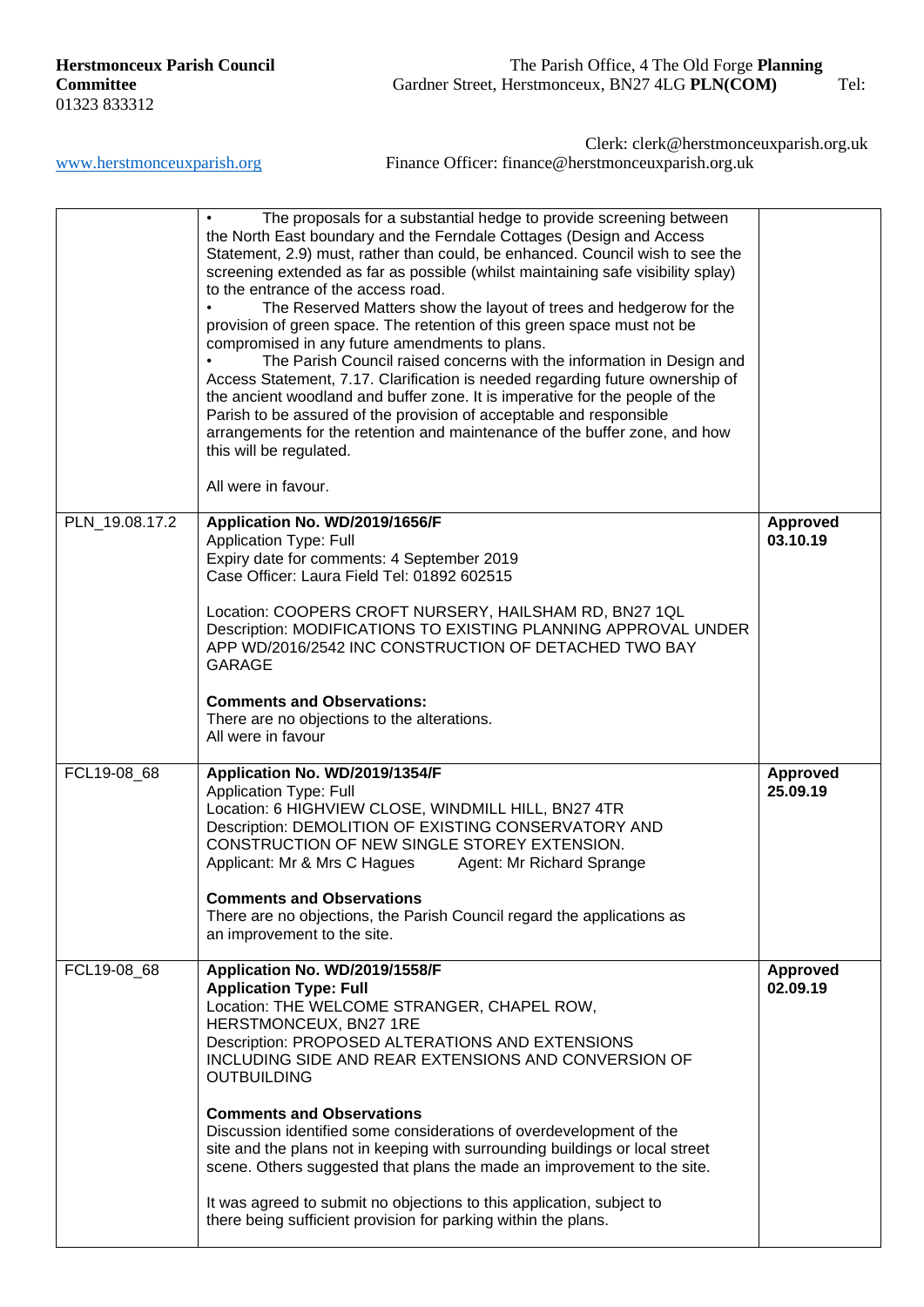[www.herstmonceuxparish.org](http://www.herstmonceuxparish.org/) Finance Officer: finance@herstmonceuxparish.org.uk

Clerk: clerk@herstmonceuxparish.org.uk

|                | The clerk was asked to note, for the purposes of these minutes, that Cllrs<br>Jenny Alder and Ketill Game objected to this application. Cllr Emma<br>Goodsell abstained in the vote.                                                                                                                                                                                                                                                                                                                                                                                                                                                                                                                                                                                                                                                                                                                                                                                                                                                                                                                                                                                                                                                                                                                                                                                                                                                                                                                                                                                                                                                                                                                                                       |                       |
|----------------|--------------------------------------------------------------------------------------------------------------------------------------------------------------------------------------------------------------------------------------------------------------------------------------------------------------------------------------------------------------------------------------------------------------------------------------------------------------------------------------------------------------------------------------------------------------------------------------------------------------------------------------------------------------------------------------------------------------------------------------------------------------------------------------------------------------------------------------------------------------------------------------------------------------------------------------------------------------------------------------------------------------------------------------------------------------------------------------------------------------------------------------------------------------------------------------------------------------------------------------------------------------------------------------------------------------------------------------------------------------------------------------------------------------------------------------------------------------------------------------------------------------------------------------------------------------------------------------------------------------------------------------------------------------------------------------------------------------------------------------------|-----------------------|
| FCL19-08 68    | Application No. WD/2019/1478/F<br><b>Application Type: Full</b><br>Location: THE OLD RECTORY. LIME PARK, CHAPEL ROW,<br>HERSTMONCEUX BN27 1RF<br>Description: CONVERSION OF EXISTING OUTBUILDINGS AND ADDITION<br>TO PROVIDE SINGLE STOREY RESIDENTIAL RETIREMENT COTTAGE<br>('GRANNY ANNEXE')<br>Applicant: Mrs Alison Deshayes<br>Agent: Mrs Alison Deshayes<br><b>Comments and Observations</b><br>This application is supported.<br>Council re-iterate their previous comments as per previous planning<br>applications for this conversion. There are no objections, subject to the<br>proposed<br>annexe remaining attached to the main property.                                                                                                                                                                                                                                                                                                                                                                                                                                                                                                                                                                                                                                                                                                                                                                                                                                                                                                                                                                                                                                                                                    | Approved<br>16.09.19  |
| PLN_19.09.05.1 | Application No. WD/2019/1407/F<br><b>Application Type: Full</b><br>Location: ORCHARDS END, STUNTS GREEN, BN27 4PR<br>Description: PROPOSED 1 1/2 STOREY SIDE EXTENSION, ALONG WITH<br>SINGLE STOREY REAR EXTENSION TO FORM ENLARGED GARAGE,<br>OPEN PLAN KITCHEN AND LIVING, ADDITIONAL BEDROOMS.<br>ADDITIONAL DORMER WINDOWS TO REAR AND FRONT ROOFLINE - 3M<br>DEEP RAISED TERRACE<br>Amended plans received showing the reduction to the rear extension, lower the<br>terrace and reduce its depth; together with the insetting of the side extension<br>from the boundary, plans received 27 August 2019<br><b>Comments and Observations</b><br>Despite very minor reductions in the scale of the planned extension and<br>terrace depth and height, the Parish Council still strongly object to this<br>application, as per their original reasons which are set out below.<br>- Proximity to neighbouring property;<br>- Lack of size and scale on the plans;<br>- Loss of privacy for neighbouring properties;<br>- Over development for the site;<br>- Excessively large for area;<br>- The raised patio enabling neighbours to see into neighbouring property;<br>- There is a lack of an ecology survey as part of the application;<br>- There is no way round the oil tank which poses a fire risk;<br>- Intrusive on both adjacent properties.<br>- Implications on services particularly sewage,<br>- Access to drainage being under the patio restricting access<br>All were in favour.<br>Objections from neighbours are also still relevant and Herstmonceux Parish<br>Council would like the Ward Councillor to call this application in, to be<br>considered by Planning Committee South and not Officer determination. | Withdrawn<br>18.09.19 |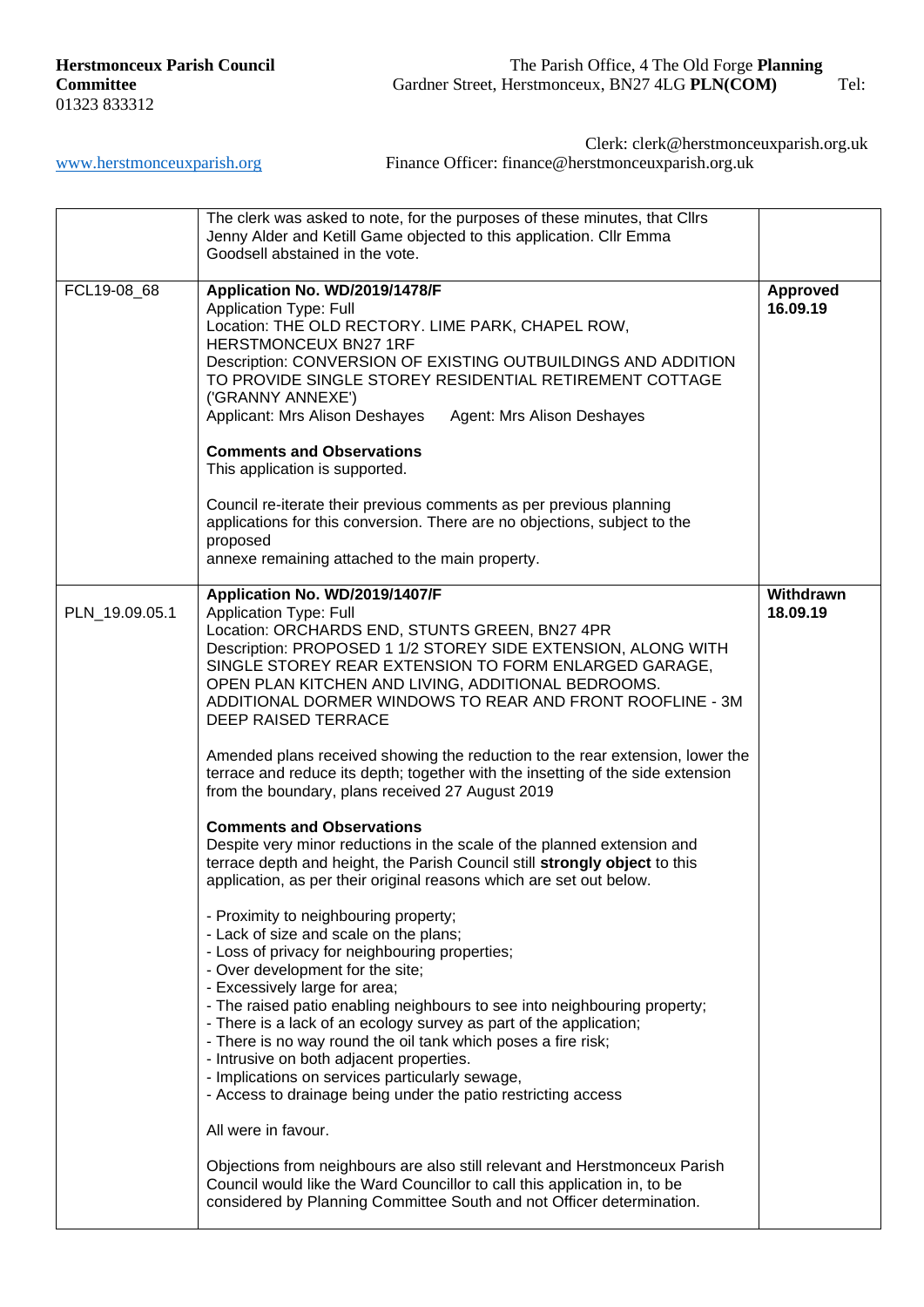Clerk: clerk@herstmonceuxparish.org.uk

[www.herstmonceuxparish.org](http://www.herstmonceuxparish.org/) Finance Officer: finance@herstmonceuxparish.org.uk

| PLN_19.09.05.2        | Application No. WD/2019/0955/F<br><b>Application Type: Full</b><br>Location: 3 ELM COTTAGES, WINDMILL HILL ROAD, WINDMILL HILL,<br>HERSTMONCEUX, BN27 4RT<br>Description: REPLACE EXISTING FENCE TO THE FRONT AND TO ONE<br>SIDE OF SITE WITH A PICKET FENCE AND PICKET GATES NO MORE<br>THAN A METRE HIGH.<br><b>Comments and Observations</b><br>There are no objections from the Parish Council for this replacement fence,<br>however, this is on the proviso of the approval of the WDC listed buildings<br>officer.                                                                                                                                                                                                                                                                                                                                                                                                                                                                                                                                                                                                                                                                                                        | <b>Approve</b><br>23.10.19 |
|-----------------------|----------------------------------------------------------------------------------------------------------------------------------------------------------------------------------------------------------------------------------------------------------------------------------------------------------------------------------------------------------------------------------------------------------------------------------------------------------------------------------------------------------------------------------------------------------------------------------------------------------------------------------------------------------------------------------------------------------------------------------------------------------------------------------------------------------------------------------------------------------------------------------------------------------------------------------------------------------------------------------------------------------------------------------------------------------------------------------------------------------------------------------------------------------------------------------------------------------------------------------|----------------------------|
|                       | Application No. WD/2019/1478/F<br>CONVERSION OF EXISTING OUTBUILDINGS AND ADDITION TO PROVIDE<br>SINGLE STOREY RESIDENTIAL RETIREMENT COTTAGE ('GRANNY<br>ANNEXE') THE OLD RECTORY. LIME PARK, CHAPEL ROW,<br>HERSTMONCEUX BN27 1RF                                                                                                                                                                                                                                                                                                                                                                                                                                                                                                                                                                                                                                                                                                                                                                                                                                                                                                                                                                                              | Approved<br>16.09.19       |
| FCL19-09_85.1         | Application No. WD/2019/1619/LB (WD/2019/1618/F)<br>Application Type: Listed Building Consent<br>Location: FLAT 6 HERSTMONCEUX PLACE, CHURCH LANE,<br>FLOWERS GREEN, HERSTMONCEUX, BN27 1RL<br>Description: REPLACEMENT OF NON-HISTORIC PORCH WITH<br><b>SLIGHTLY LARGER PORCH</b><br>Applicant: Mrs Carolina Lilley<br>Agent: Mr Anthony Sherwin<br><b>Comments and Observations:</b><br>This application is supported, subject to the plan being compliant to<br>Listed Buildings regulations and the consent of the Wealden District Council Liste<br>Building Officer.                                                                                                                                                                                                                                                                                                                                                                                                                                                                                                                                                                                                                                                       | No decision<br>to date     |
| 10.2<br>FCL19-09_85.2 | Application No. WD/2019/1771/MAJ + WD/2019/1772/MAJ<br>Application Type: Major Application - Full<br>Location: LAND TO THE SOUTH OF GARDNER STREET (A271),<br>(ALSO KNOWN AS COMPERS OR STRAWBERRY FIELD),<br><b>WINDMILL HILL</b><br>Description: 10 NEW DWELLINGS WITH NEW ACCESS ROAD AND ASSOCIA<br>HARD AND SOFT LANDSCAPING, INCLUDING NEW<br>TREES, HEDGEROWS AND OTHER PLANTING.<br>Applicant: Herstmonceux Community Land Trust<br>Agent: Bardakhanova Champkins<br><b>Comments and Observations:</b><br>The CLT planning applications were strongly supported, subject to the<br>following points:<br>1. The Council agreed that the provision of the bathroom on the<br>ground floor and bedroom on the first floor was not conducive to safety<br>and accessibility of these facilities to children, very elderly or those with<br>mobility issues. A revision of this consideration would be appreciated.<br>2. The Council proposed that the layout of the siting of the homes<br>and the house frontage style compromised the privacy of those dwellings neares<br>service roads. Access to and from the homes furthest from<br>the service roads would always have to walk in close proximity past their neighbo | No decision<br>to date     |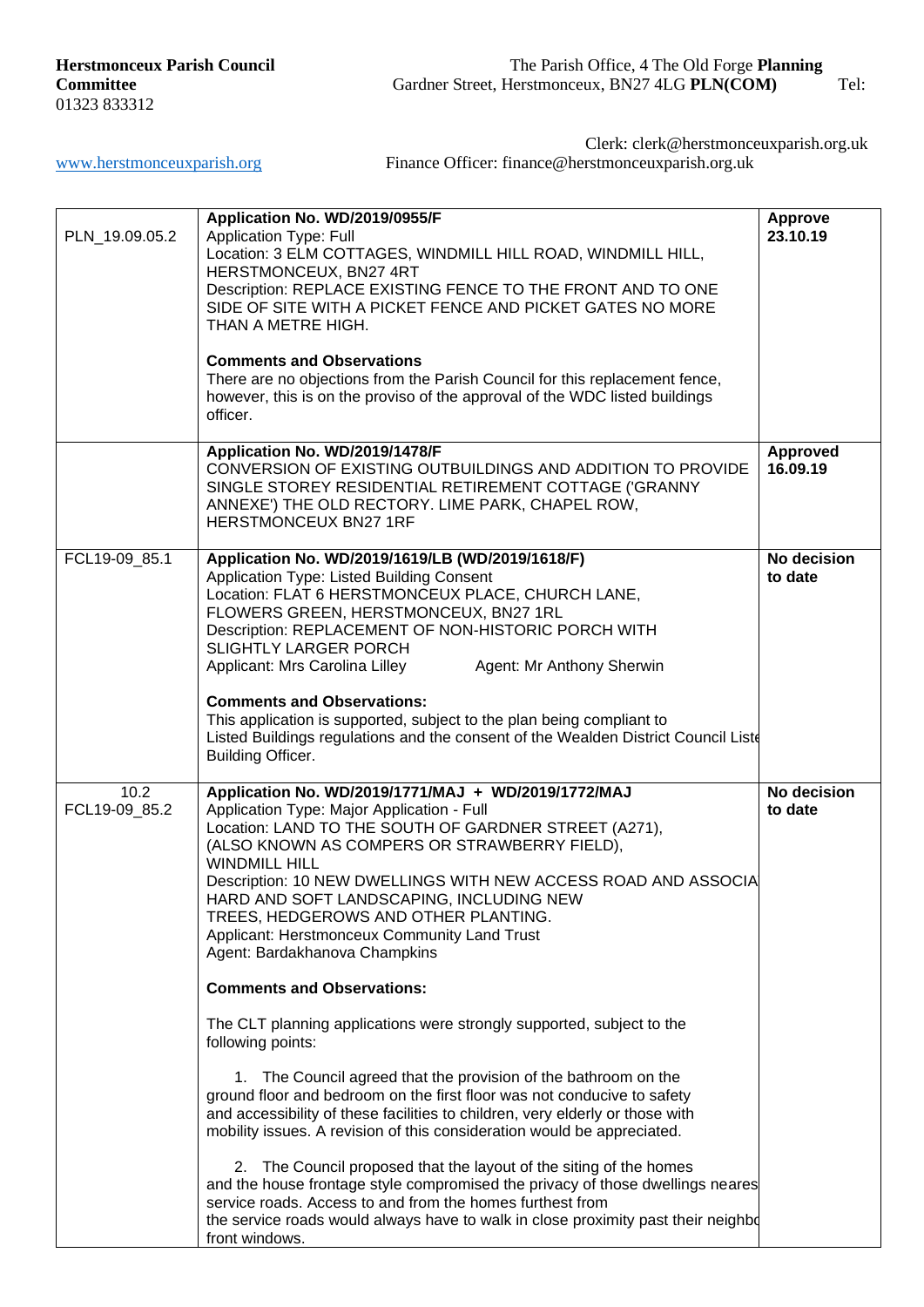|                | 3. For the reason above and for the purposes of full and safe<br>accessibility of the elderly, those with young families and those with<br>mobility difficulties, Council suggest that parking would be more<br>ideal outside each house. However, it is accepted that would add to<br>the cost of the homes and with the current site layout, this is clearly<br>not possible.<br>4. The Council perceive that parking on the development's services<br>roads may well become the norm, therefore, Council wish to see<br>preventative measures on site, such as wooden bollards that are in<br>keeping with the overall design theme of the site, to prevent this<br>occurring in the future.<br>5. An addition of an electrical charging point facility for mobility<br>scooters would benefit the site.<br>6. Council request that the Local Planning Authority impose a<br>condition to any approval that will not allow occupation of any property<br>as until the sewage pipes in Victoria Road have been improved by the<br>water authority.<br>7. Council accept the reason for the submission of 2 applications<br>for the one site, to ensure that the plans conform to WDC Emerging Plan<br>Policy RAS 01. Thus Council request that should the Local Authority<br>grant planning permissions, that a condition is imposed that one<br>development may not happen without the other.<br>The above comments and observations for submission were approved<br>by all. |                             |
|----------------|---------------------------------------------------------------------------------------------------------------------------------------------------------------------------------------------------------------------------------------------------------------------------------------------------------------------------------------------------------------------------------------------------------------------------------------------------------------------------------------------------------------------------------------------------------------------------------------------------------------------------------------------------------------------------------------------------------------------------------------------------------------------------------------------------------------------------------------------------------------------------------------------------------------------------------------------------------------------------------------------------------------------------------------------------------------------------------------------------------------------------------------------------------------------------------------------------------------------------------------------------------------------------------------------------------------------------------------------------------------------------------------------------------------------------------------------------------------------------------|-----------------------------|
| PLN_19.10.05.1 | Application No. WD/2019/1907/F<br><b>Application Type: Full</b><br>Location: PECKWATER, CHURCH ROAD, FLOWERS GREEN,<br>HERSTMONCEUX, BN27 1RG<br>Description: SINGLE STOREY EXTENSION TO SIDE ELEVATION AND<br>ASSOCIATED WORKS.<br>Applicant: Mr & Mrs Goodman<br><b>Agent: Dowsett Associates</b><br><b>Comments and Observations:</b><br>This application is supported, subject to the comments below:<br>Any windows and doors overlooking adjoining property must be obscure glass<br>to ensure neighbour privacy.<br>Plans have been amended to show that the side elevation windows are to be<br>obscurely glazed.                                                                                                                                                                                                                                                                                                                                                                                                                                                                                                                                                                                                                                                                                                                                                                                                                                                       | <b>Approved</b><br>04.11.19 |
| PLN_19.10.05.2 | Application No. WD/2019/1915/F and WD/2019/1916/LB<br>Application Type: Full & Listed Building - Extension of Time<br>Location: PASTURES, CHURCH ROAD, FLOWERS GREEN, BN27 1RJ<br>Description: DEMOLITION OF EXISTING GARDEN ROOM/ GARAGE AND<br>CONSTRUCTION OF NEW SINGLE STOREY EXTENSION TO HOUSE<br><b>GAMES ROOM.</b><br><b>Comments and Observations:</b><br>This application is supported, subject to the comments below:<br>That materials are in keeping with the existing build and that the demolition and<br>new construction have the approval of the Local Planning Authority Listed<br><b>Building Officer.</b>                                                                                                                                                                                                                                                                                                                                                                                                                                                                                                                                                                                                                                                                                                                                                                                                                                                 | No decision<br>to date      |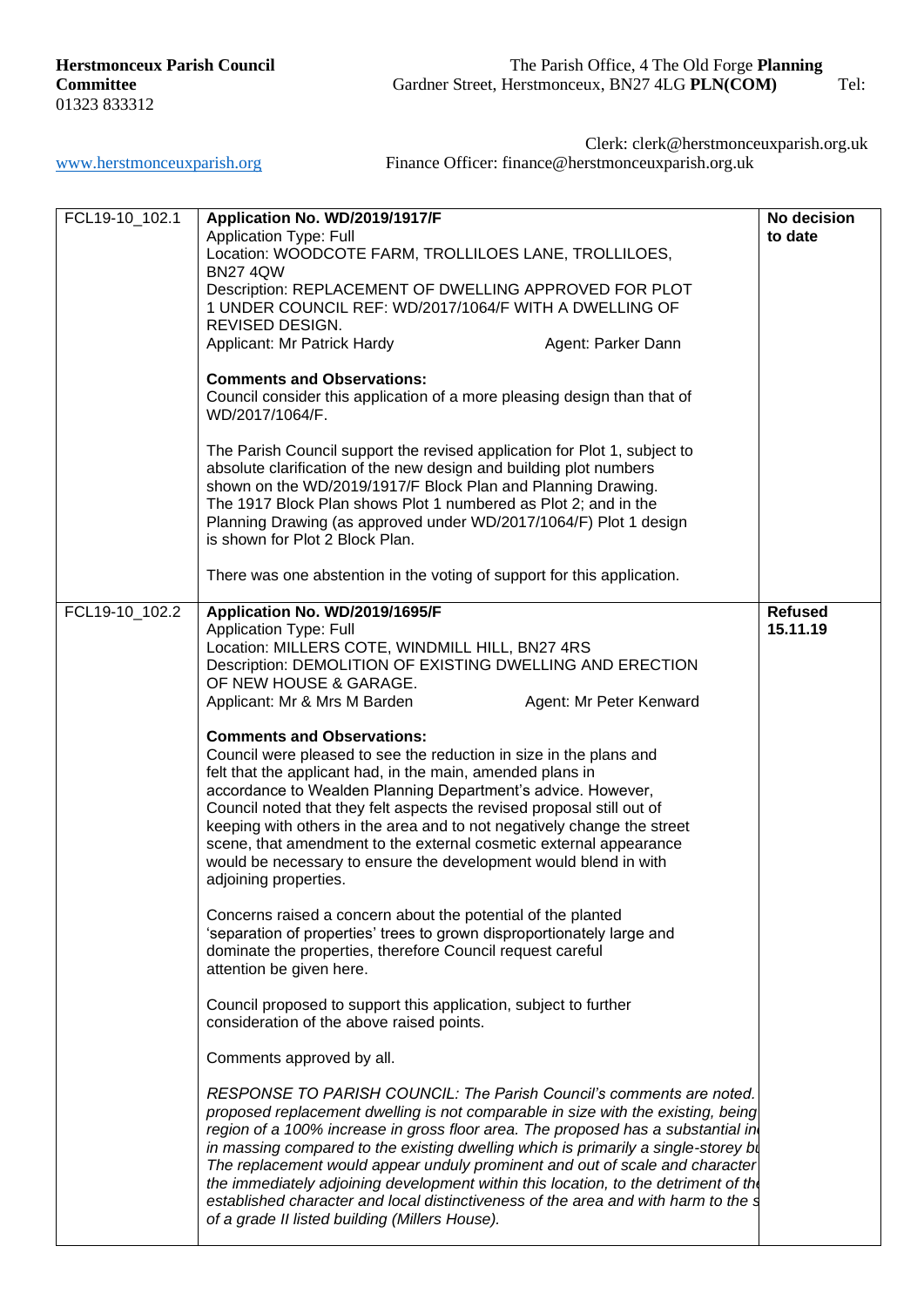| FCL19-10_102.3   | Application No. WD/2019/2116/F<br><b>Application Type: Full</b><br>Location: ORCHARDS END, STUNTS GREEN, BN27 4PR<br>Description: PROPOSED ONE AND A HALF STOREY SIDE<br>EXTENSION, ALONG WITH SINGLE STOREY REAR EXTENSION TO<br>FORM ENLARGED GARAGE, OPEN PLAN KITCHEN AND LIVING, ADDITION.<br>BEDROOMS. ADDITIONAL DORMER WINDOWS TO<br>REAR AND FRONT ROOFLINE - 2.5M DEEP RAISED TERRACE.<br>Applicant: Mr & Mrs M Willoughby<br>Agent: Draft 2 Design Ltd<br><b>Comments and Observations:</b><br>Herstmonceux Parish Council object to this application. Council voiced their obje<br>as per the previous application WD/2019/1407/F.<br>Namely that:<br>- the proposed development is still excessively large for the area<br>and local street scene;<br>- the plans are considered as over development of this site;<br>- intrusiveness and loss of privacy for both neighbouring properties;<br>- implications on services particularly sewage<br>- there is no way round the oil tank which poses a fire risk;<br>Herstmonceux Parish Council request the Ward Councillor to determine<br>the need to call this application in for it to be heard by Planning Committee<br>South.<br>All were in favour. | <b>Approved</b><br>28.11.19                                                             |
|------------------|-----------------------------------------------------------------------------------------------------------------------------------------------------------------------------------------------------------------------------------------------------------------------------------------------------------------------------------------------------------------------------------------------------------------------------------------------------------------------------------------------------------------------------------------------------------------------------------------------------------------------------------------------------------------------------------------------------------------------------------------------------------------------------------------------------------------------------------------------------------------------------------------------------------------------------------------------------------------------------------------------------------------------------------------------------------------------------------------------------------------------------------------------------------------------------------------------------------------------|-----------------------------------------------------------------------------------------|
| PLN_19.11.05.5.1 | Application No. WD/2019/2112/F                                                                                                                                                                                                                                                                                                                                                                                                                                                                                                                                                                                                                                                                                                                                                                                                                                                                                                                                                                                                                                                                                                                                                                                        | Approved                                                                                |
|                  | <b>Application Type: Full</b><br>Location: THE FIELD, UNDER ROAD, MAGHAM DOWN, BN27 1QD<br>Description: TO CONSTRUCT AN UNCOVERED SAND SCHOOL<br>MEASURING 22M X 42M, TO AN EXISTING EQUINE PROPERTY,<br>ADJACENT TO EXISTING STABLE BUILDINGS<br><b>Comments and Observations:</b><br>This application is supported subject to the uncovered sand school having no<br>external fixed lighting and that the facility remains for private use only.                                                                                                                                                                                                                                                                                                                                                                                                                                                                                                                                                                                                                                                                                                                                                                    | 09.12.19                                                                                |
|                  | Approved by all.                                                                                                                                                                                                                                                                                                                                                                                                                                                                                                                                                                                                                                                                                                                                                                                                                                                                                                                                                                                                                                                                                                                                                                                                      |                                                                                         |
| PLN 19.11.05.5.2 | Application No. WD/2019/2160/F<br><b>Application Type: Full</b><br>Location: PLOT 2 WOODCOTE FARM, TROLLILOES LANE, TROLLILOES,<br>COWBEECH, BN27 4QW Description: REPLACEMENT OF DWELLING<br>APPROVED FOR PLOT 2 UNDER APPLICATION WD/2017/1064/F WITH A<br>DWELLING OF REVISED DESIGN                                                                                                                                                                                                                                                                                                                                                                                                                                                                                                                                                                                                                                                                                                                                                                                                                                                                                                                               | <b>To Planning</b><br><b>Committee</b><br><b>South</b><br><b>Approved</b><br>02.03.2020 |
|                  | <b>Comments and Observations:</b><br>Council support this application which they consider a design improvement to<br>the original plan WD/2017/1064/F. Approved by all                                                                                                                                                                                                                                                                                                                                                                                                                                                                                                                                                                                                                                                                                                                                                                                                                                                                                                                                                                                                                                                |                                                                                         |
| PLN_19.11.05.5.3 | For Noting Only - WD/2019/1728/LDB<br>Parish: Herstmonceux Ward: Herstmonceux & Pevensey Levels<br>TO REPLACE FOUR WOODEN SINGLE GLAZED CASEMENT WINDOWS<br>WITH IDENTICAL BESPOKE WOODEN FRAMED SINGLE GLAZED<br>WINDOWS AND FINISHED IN BLACK AND WHITE PAINT TO MATCH<br>ORIGINAL. THE OLD BAKEHOUSE, WEST END, HERSTMONCEUX, BN27<br>4NN                                                                                                                                                                                                                                                                                                                                                                                                                                                                                                                                                                                                                                                                                                                                                                                                                                                                          | <b>Noting Only</b>                                                                      |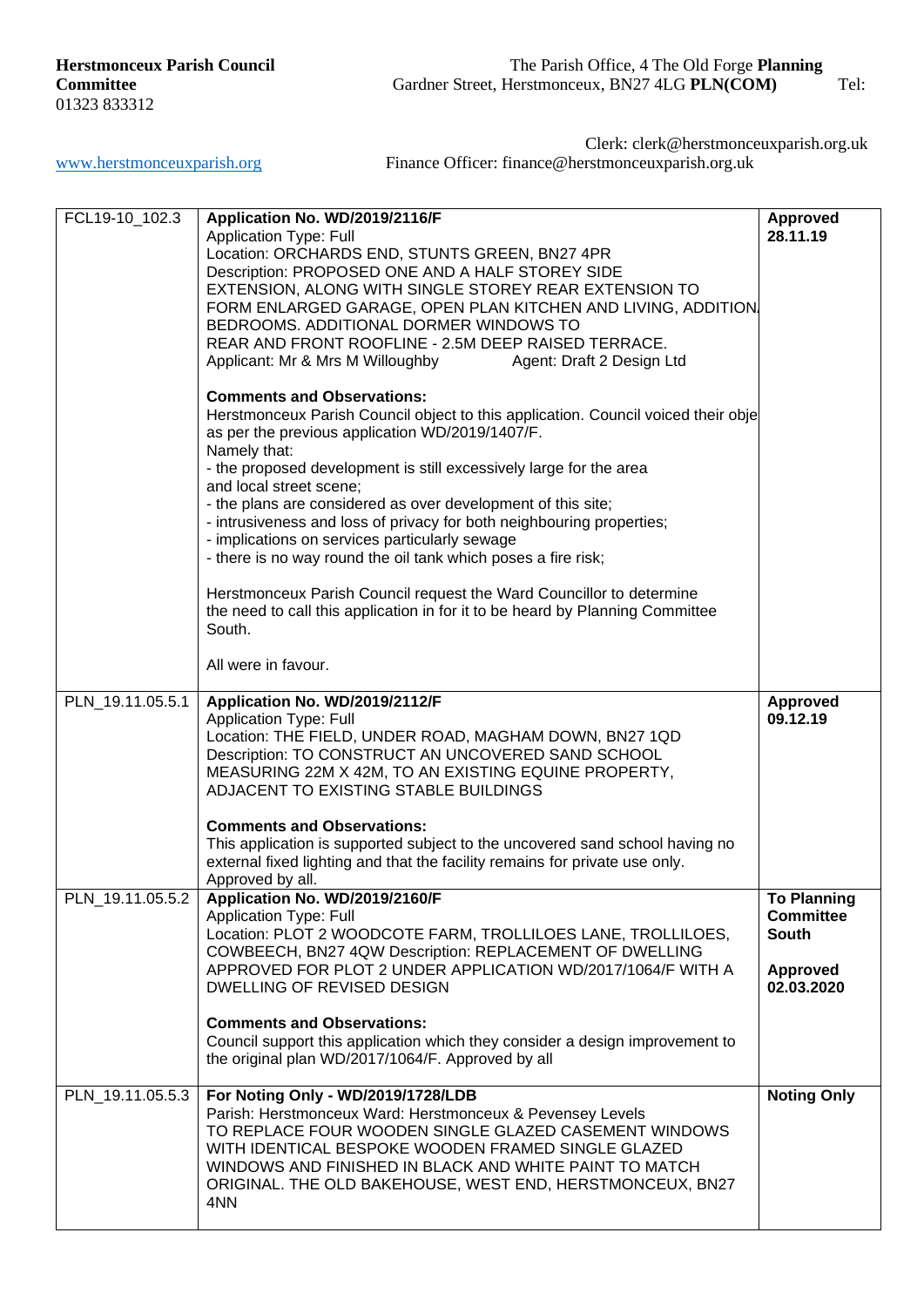| FCL19-12_138.1 | Application No. WD/2019/2371/F<br><b>Application Type: Full</b><br>Expiry date for comments: 25 December 2019<br>Case Officer: Ralph Forder Tel: 01892 602496<br>Location: QUICKEN TRUST, WEST END, HERSTMONCEUX, BN27 4NH<br>Description: EXTERNAL BUILDING WORKS ASSOCIATED WITH PRIOR<br>APPROVAL WD/2019/0072/P01 FOR CONVERSION FROM B1 OFFICE<br>TO 6 NO. SELF-CONTAINED FLATS.<br><b>Comments and Observations:</b><br>Herstmonceux Parish Council submit the following feedback:<br>Previous comments still apply regarding overdevelopment of the<br>site and access to parking / turning.<br>Rendering of the external walls is not acceptable.<br>External design needs to be in keeping with the locality and the<br>street scene. The materials used should be as according to the<br>Herstmonceux Parish Planning Design Guide, supporting documentation to<br>the Herstmonceux Neighbourhood Plan, adoption date July 2019.<br>It is noted that the door and fire escape locations have changed,<br>however, concerns remain about the fire exit provision for<br>the upstairs flats, although Council accept that any permissions<br>granted and materials used will be fully compliant with the latest<br>fire safety regulations.<br>Council consider that the entrance to Flat 2 is not considered<br>safe for future residents / children who may live in the flat, as it<br>opens straight onto the entrance to the carpark.<br>A potential lack of privacy for the ground floor flats has also been<br>$\qquad \qquad \blacksquare$<br>raised due to the size and placement of the windows.<br>Response to Parish Council: The external changes are acceptable in<br>character terms and any amenity impacts are already possible through<br>the prior approval scheme for which amenity was not a prior approval<br>matter. No impacts to the historic significance of the listed building have<br>been identified. As such it is recommended permission be granted. | <b>Approved</b><br>30.01.2020                                    |
|----------------|---------------------------------------------------------------------------------------------------------------------------------------------------------------------------------------------------------------------------------------------------------------------------------------------------------------------------------------------------------------------------------------------------------------------------------------------------------------------------------------------------------------------------------------------------------------------------------------------------------------------------------------------------------------------------------------------------------------------------------------------------------------------------------------------------------------------------------------------------------------------------------------------------------------------------------------------------------------------------------------------------------------------------------------------------------------------------------------------------------------------------------------------------------------------------------------------------------------------------------------------------------------------------------------------------------------------------------------------------------------------------------------------------------------------------------------------------------------------------------------------------------------------------------------------------------------------------------------------------------------------------------------------------------------------------------------------------------------------------------------------------------------------------------------------------------------------------------------------------------------------------------------------------------------------------------------------------------------------------------------------|------------------------------------------------------------------|
| FCL19-12 138.2 | Application No. WD/2019/2559/P14<br>Application Type: PD Change of use from Light Industrial to Residential<br>Use<br>Expiry date for comments: 26 December 2019<br>Case Officer: Mr A Battams Tel: 01892 602487<br>Location: OLD BAKERY (MAYTYME ENGINEERING BUILDING)<br>GARDNER STREET, HERSTMONCEUX, BN27 4LE<br>Description: PROPOSED CHANGE OF USE FROM LIGHT INDUSTRIAL<br>(CLASS B1(c)) TO 2 NO. RESIDENTIAL UNITS (CLASS C3).<br>Applicant: Mr David Owen<br>Agent: Strutt & Parker<br><b>Comments and Observations:</b><br>Design of the change of use build appear to be in keeping with the area,<br>the street scene and Herstmonceux Parish Planning Design Guide,<br>supporting documentation to the Herstmonceux Neighbourhood Plan,<br>adoption date July 2019.<br>Therefore, this is considered an improvement to the previous plans.<br>There are no objections to this plan on condition that the external design,<br>allocation of parking spaces and number of residences and bedrooms<br>remain as submitted in this application.                                                                                                                                                                                                                                                                                                                                                                                                                                                                                                                                                                                                                                                                                                                                                                                                                                                                                                                                    | <b>Planning</b><br><b>Permission</b><br>Required -<br>28.01.2020 |